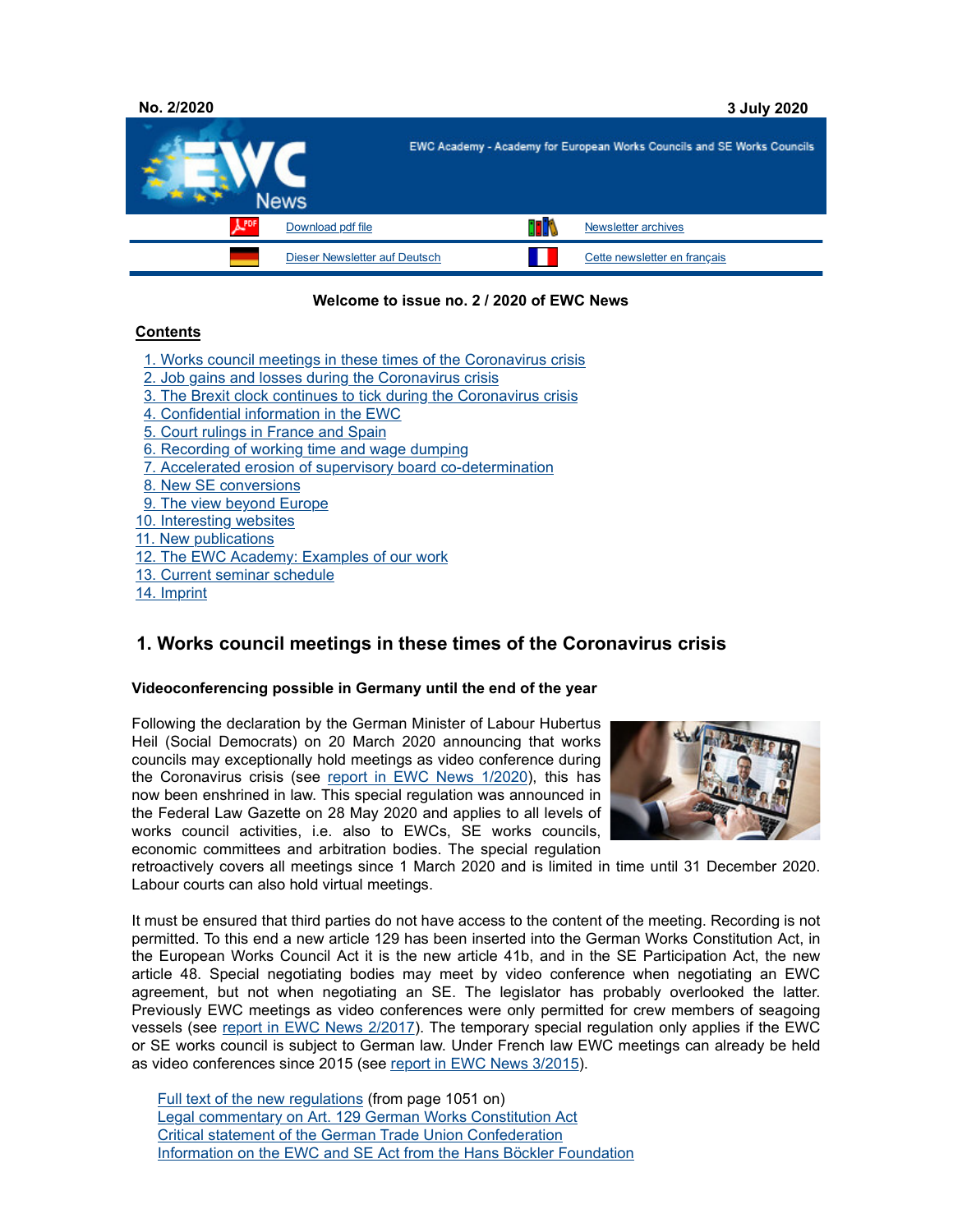### **Forthcoming event**

From 6 to 8 October 2020, we are holding a seminar in Berlin on online meetings, audio and video conferences for works councils.



#### Seminar program

## **France allows instant messaging for resolutions**



In France special regulations have come in force since 3 April 2020 for the duration of the public-health emergency. In principle works council meetings can be held as video or telephone conferences once the employer has informed the elected representatives. If such conference calls are not technically possible, meetings and resolutions can even be made via instant messaging, but this requires a company collective agreement. The rules will apply until the end of

the public-health emergency on 10 July 2020.

In France, works councils always meet under the chairmanship of the employer, who also invites members to the meeting. Video conferencing was already legally possible before the Coronavirus crisis, if this was expressly agreed between the employer and the works council. Without such an agreement, the employer was only allowed to hold three meetings per year as video conferences. French works councils meet at least six times a year by law, and monthly in companies with 300 or more employees. Before each meeting, the employee representatives meet for internal preliminary discussions without the employer.

There are to be no works council elections between 12 March and 31 August 2020, and the term of office, including protection against dismissal, is automatically extended by a few months. Unlike in Germany, there is no uniform election date nationwide for works councils in France and each company sets its own date completely independently.

## **Shortened consultation deadlines to rapidly kick start the economy**

French works councils must be consulted in advance when decisions are taken on employment and working conditions as well as on health and safety in the workplace. Although the employer is not obliged to adopt any of the works council's proposals, he has to wait for the council's opinion so that he may theoretically take them into account. The deadlines for completion of a consultation procedure are therefore very important. The Coronavirus crisis particularly involves teleworking, short-time work or measures to ensure a safe return to work. To this end, the time frame applicable since January 2014, which is normally two months (see report in EWC News 1/2014), has been reduced to between eleven and twelve days. The shortened duration applies from 3 May to 23 August 2020, but not to dismissals of ten or more employees.

Full text of the special regulation on works council meetings Overview of the shortened consultation periods

## **European trade unions reject video negotiations**

On 20 April 2020, the sectoral trade unions in Brussels presented joint recommendations for negotiations on EWC and SE agreements during the Coronavirus crisis. They hereby declared their fundamental opposition to negotiations in the form of telephone or video conferences. Instead, such meetings should be postponed, until face-to-face meetings are once again possible. The recommendations are available in eight languages.



These negotiations lay the foundations for transnational social dialogue in multinational companies. Without a quality agreement there can be no efficient EWC or SE works council. Securing a quality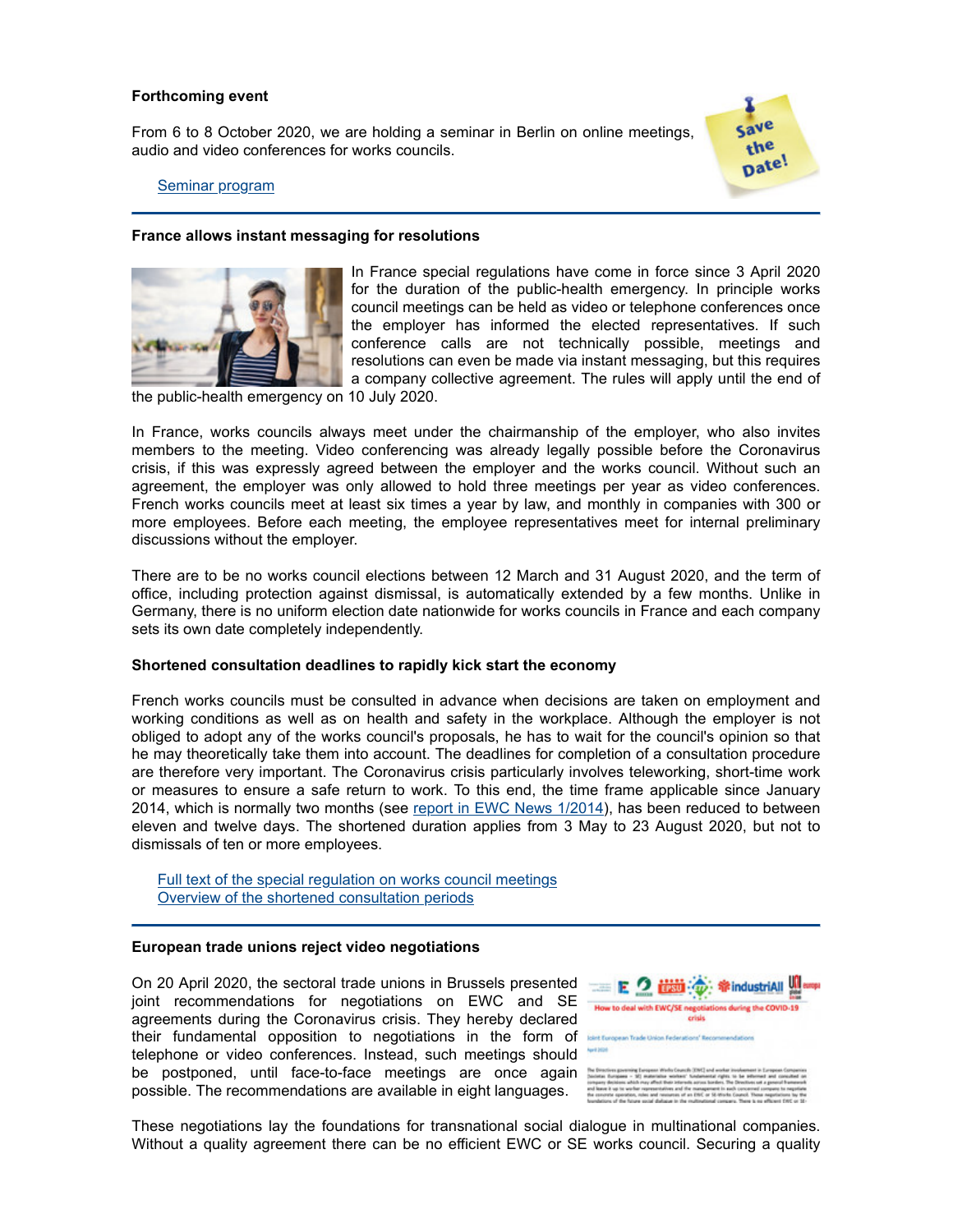agreement is all the more important because it is a legally binding document that defines the rights and obligations of the parties for the coming years. It is therefore of utmost importance for the trade unions that the requirements for conducting negotiations properly are fulfilled. According to the recommendations, if face-to-face meetings are not possible and deadlines expire, it could be preferable to let the negotiations fail. If negotiations have not yet begun, it is hardly possible to properly constitute the Special Negotiating Body. In some countries it is currently not possible to nominate delegates, e.g. in France all election procedures have been suspended by the legislator.

Full text of the recommendations Download the other language versions

### **Court decision on video negotiations in Italy**



On 11 June 2020, the Tuscany Court of Appeal in Florence (photo) ruled that the Sofidel Company had acted in an anti-union manner in establishing its European Works Council. The Central management of the paper manufacturer had refused categorically to accept any physical meetings of the Special Negotiating Body and wanted only to finance video conferences without interpreters. In February 2019, the first instance court in Lucca had even approved the procedure (see

report in EWC News 1/2019). As the application for the establishment of the EWC was already submitted in February 2014 and the negotiation period long since expired, a default EWC is now being established by order of the court. The company will also have to pay all court costs.

Report on the history of EWC establishment Report on the court decision

# **2. Job gains and losses during the Coronavirus crisis**

## **European Restructuring Monitor provides daily figures**

The European Restructuring Monitor (ERM) has been monitoring the impact of major corporate restructuring in Europe on employment since 2002. For this purpose, the European Foundation for the Improvement of Living and Working Conditions (Eurofound) an EU agency in Dublin, evaluates press reports in 29 countries on a daily basis and makes them available to the public in a database. The database can be searched by country, sector and other criteria.



Since 1 March 2020, 160,000 job-losses have been announced, most of them in the UK (38%), Sweden (15%) and France (10%). At the same time 46,000 new jobs have been created, many of them in the UK (37%), followed by France (18%) and Poland (12%). Crises reinforce and accelerate existing trends, as can be seen in the sectoral distribution. For example, the private British healthcare company Cera Care is looking for 10,000 new nursing staff.

The Restructuring Monitor database Eurofound survey with country analysis Country and industry sector analysis from the HitHorizons data platform

## **Negatively affected: Aviation, hotel and catering industry**



The English regional airline Flybe has gone bankrupt (2,400 jobs), as well as Air Italy (1,400 jobs). Scandinavian Airlines (SAS) wants to lay off 5,000 employees, almost half of its total workforce. Air France KLM wants to reduce its workforce by 8% (3,000 to 3,500 jobs), the German tourism group TUI by 10% (8,000 employees) and British Airways is cutting back one quarter of its workforce (12,000 jobs). Brussels Airlines, a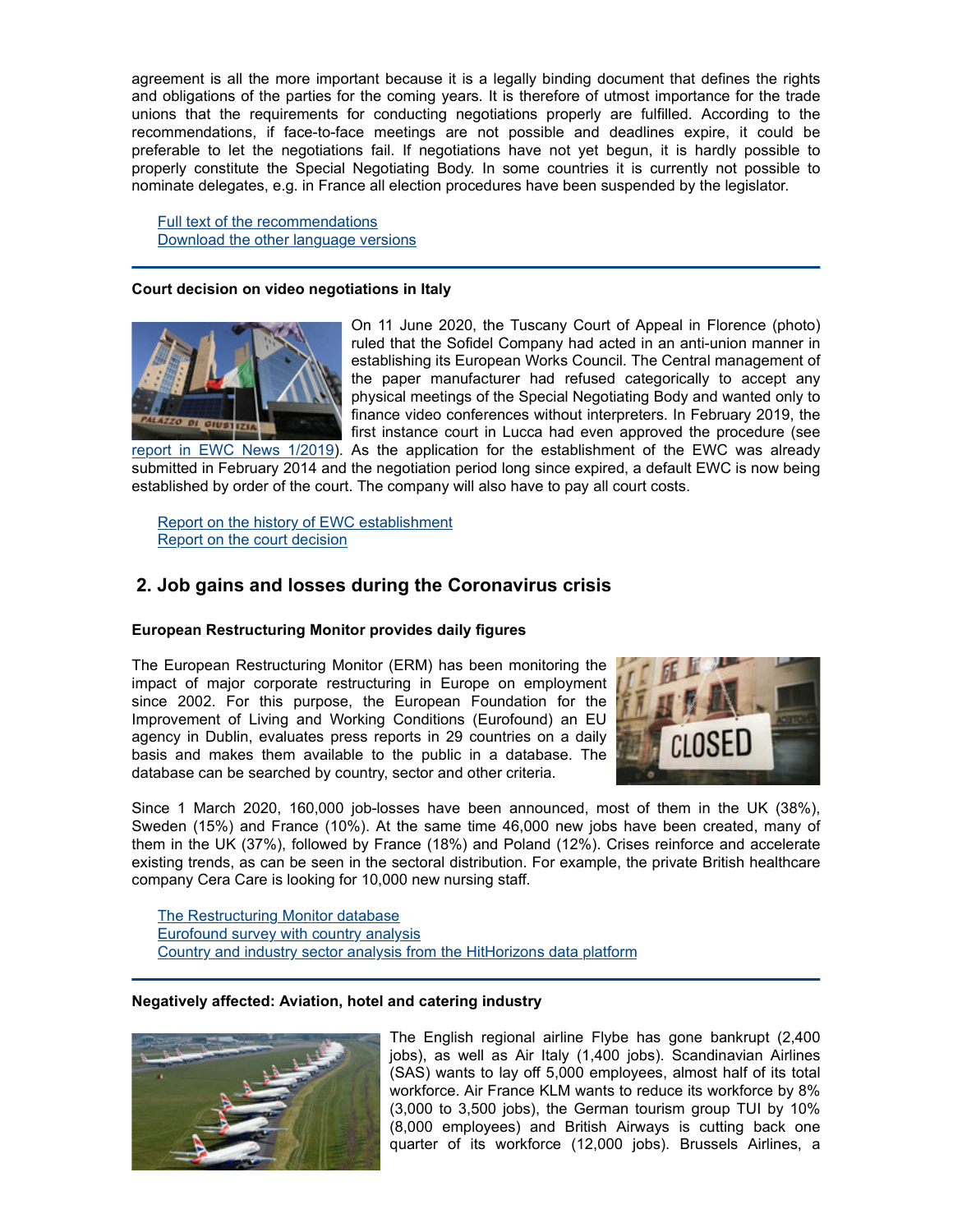subsidiary of Lufthansa, is to lay off one in four of its 4,000 employees. Icelandair will slash more than 2,000 of its 3,400 employees, the largest mass layoff in Iceland's history. Low-cost airlines are also reducing their staff: EasyJet from England by 30% (4,500 employees), Wizz Air from Hungary by 19% (1,000 jobs), Ryanair from Ireland by 15% (3,000 jobs). The ferry company P&O plans to lay off 1,100 employees in the ports of Hull and Dover.

The English restaurant chains Carluccio's (2,000 jobs) and The Restaurant Group (1,500 jobs) as well as Vapiano from Germany (2,500 jobs) have all had to file for bankruptcy. The Norwegian hotel chain Nordic Choice Hotels is cutting almost half of its workforce: 4,500 employees in Sweden and 3,000 in Norway and Denmark. The Swedish hotel chain Scandic plans to cut 2,000 jobs in Sweden alone. The British hotel and travel company Specialist Leisure Group (SLG) went into insolvency (2,500 jobs).

## **Major upheavals in the retail sector**

The Debenhams department store chain had to close all its stores in Ireland (2,000 jobs) and file for bankruptcy for its British stores. Dixons Carphone, an electrical and mobile phone chain, closed all its stores in Britain (2,900 jobs). Adelie Foods, a British manufacturer of packaged sandwiches, has filed for bankruptcy (2,200 jobs). In contrast, the German discount store Aldi is currently massively increasing its workforce in the UK (4,000 permanent jobs and 5,000 temporary contracts). Aldi is also expanding its workforce in Spain by 20% (800 new jobs).

The British retail chain Morrisons will create 1,000 new jobs in its supermarkets and hire 2,500 packers and drivers to expand its home delivery service. Coolblue, the Dutch chain of electronic and household products, will create 2,000 jobs, in particular for bike courier and repair services. The US mail-order company Amazon is expanding strongly: 1,000 additional jobs in the logistics center in Seville (Spain), 1,000 in the new logistics center in Gliwice (Poland) and 600 in the logistics center near Prague. The German online mail order company Zalando is looking for 1,300 new employees for its



logistics center near Łódź (Poland) and the Polish wholesale group Eurocash is looking for 2,000 nationwide.

## **Financial services and technology sector**

Traditional banks are losing market share to payment service providers. For example, Allied Irish Bank (AIB) will reduce its workforce by one third (1,500 jobs). The major English bank Barclays will cut 1,145 jobs in its home country and the second largest commercial bank in Poland, Bank Polska Kasa Opieki, 1,200 jobs. On the other hand, Mastercard will quadruple its workforce in Ireland (plus 1,500 jobs) in order to expand electronic payment transactions. Jobs will also be created in the French technology sector: at Sopra Steria 1,300 and Assystem 1,500. The Spanish electricity company Iberdrola will create 5,000 new jobs in Spain this year alone and invest massively in the energy turnaround.

## **Manufacturing industry slow to react but high number of layoffs**



Volvo has announced the dismissal of 1,300 workers, most of them at the factory in Göteborg. The Japanese company Nissan wants to slash 20,000 jobs (15% of its workforce), 3,000 of them in Spain by closing factories in Barcelona (photo). The French car manufacturer Renault wants to cut 15,000 jobs, 4,600 in its home country (10% of the French workforce). The English engine manufacturer Rolls-Royce is cutting 9,000 jobs (17% of the workforce), 3,375 of them in the UK.

The French plastics manufacturer Hutchinson is laying off 3,000 permanent employees and 6,000 temporary workers, 800 to 1,000 of them in France. Black Red White, the largest furniture manufacturer in Poland, will cut 1,900 jobs.

There will be job cuts without compulsory redundancies at the third-largest German automotive supplier ZF Friedrichshafen, which plans to cut 15,000 jobs worldwide, half of them in Germany, as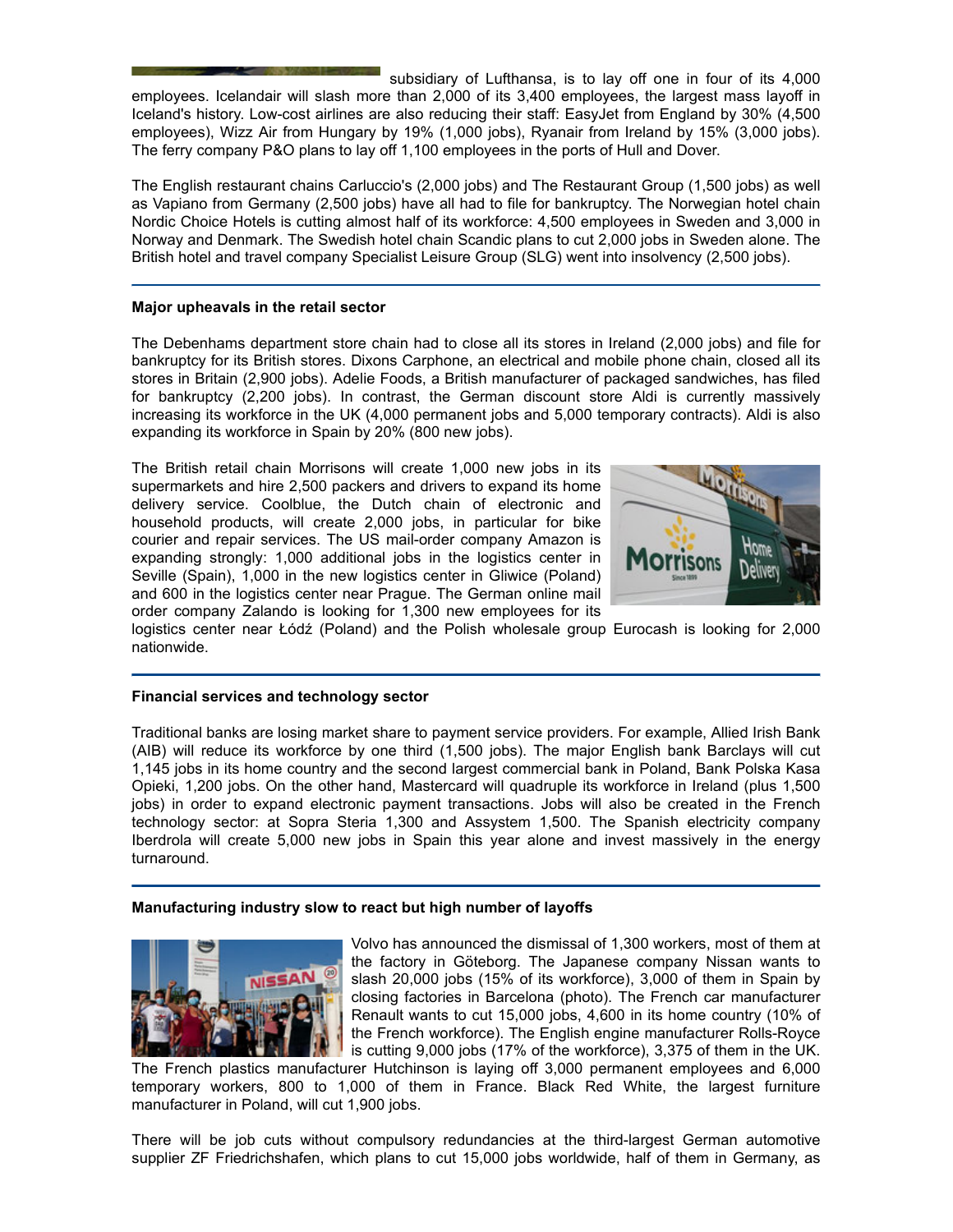well as 6,000 jobs at the German car manufacturer BMW.

The reaction of the unions at Renault The reaction of the unions at Nissan The reaction of the unions at Rolls-Royce

# **3. The Brexit clock continues to tick during the Coronavirus crisis**

## **Still no trade agreement in sight**

The United Kingdom is no longer a member of the EU since 1 February 2020 but has to comply with EU rules until 31 December 2020, similarly to Norway. Discussions on future cooperation started on 2 March 2020, with further rounds of negotiations only possible thereafter via videoconference. On 12 June 2020, the British government announced that it did not wish to request an extension to the transitional period, which lies in contradiction with public opinion. 54% of the British want an extension of the Brexit transition period and 95% believe that the country should cooperate closely with the European Union to combat the coronavirus.



### Report on public sentiment

The British government wishes to maintain as far as possible, an unhindered access to the (European) single market. In return, the EU expects the UK to comply to the standards and regulations of the single market in order to ensure a level playing field. This includes compliance with the same social and environmental standards. If no agreement is reached by the end of 2020, there is the threat of a hard Brexit. In these circumstances, large companies have announced the closure of factories, e.g. Airbus with 14,000 and Nissan with 7,000 jobs. The prices for food and cars from the EU would rise considerably due to new tariffs.

## **Developments on the domestic political scene**

Following the Conservative Party's victory in the early parliamentary elections held on 12 December 2019 (see report in EWC News 4/2019), popular support initially rose to over 55% at the start of the Coronavirus pandemic and then plummeted massively within a few weeks. In ten years, no other prime minister has lost so much popularity within such a short time. The Labour Party with its new leader has almost been on a par with the ruling party in the election polls since the end of May 2020, with almost 40%, the opposition leader has been more popular than the incumbent prime minister since the end of June 2020.

Diagram showing the progression of election polls Poll on the popularity of the opposition leader Analysis of the Labour Party under its new leader The impact of Brexit on UK labour law

On 20 January 2020, the Parliament of Northern Ireland rejected the Brexit contract on the grounds that it would cause "untold damage" to Northern Irish companies. On 2 June 2020, it called for an extension to the transition period because the British government was unable to introduce complex border controls along the Irish Sea while the country was dealing with the coronavirus crisis. Neither of the decisions have any legal significance, but both are highly important politically.

Since the Government of Scotland officially requested permission for a second Scottish referendum on independence as early as 30 March 2017, popular support has slowly but steadily been on the increase. In April 2017 only 34% of all Scots wanted to be independent (53% did not), at the beginning of June 2020, 48% were already in favour of independence (45% against).

### **New Brexit recommendations for European Works Councils**

**CONTRACTOR**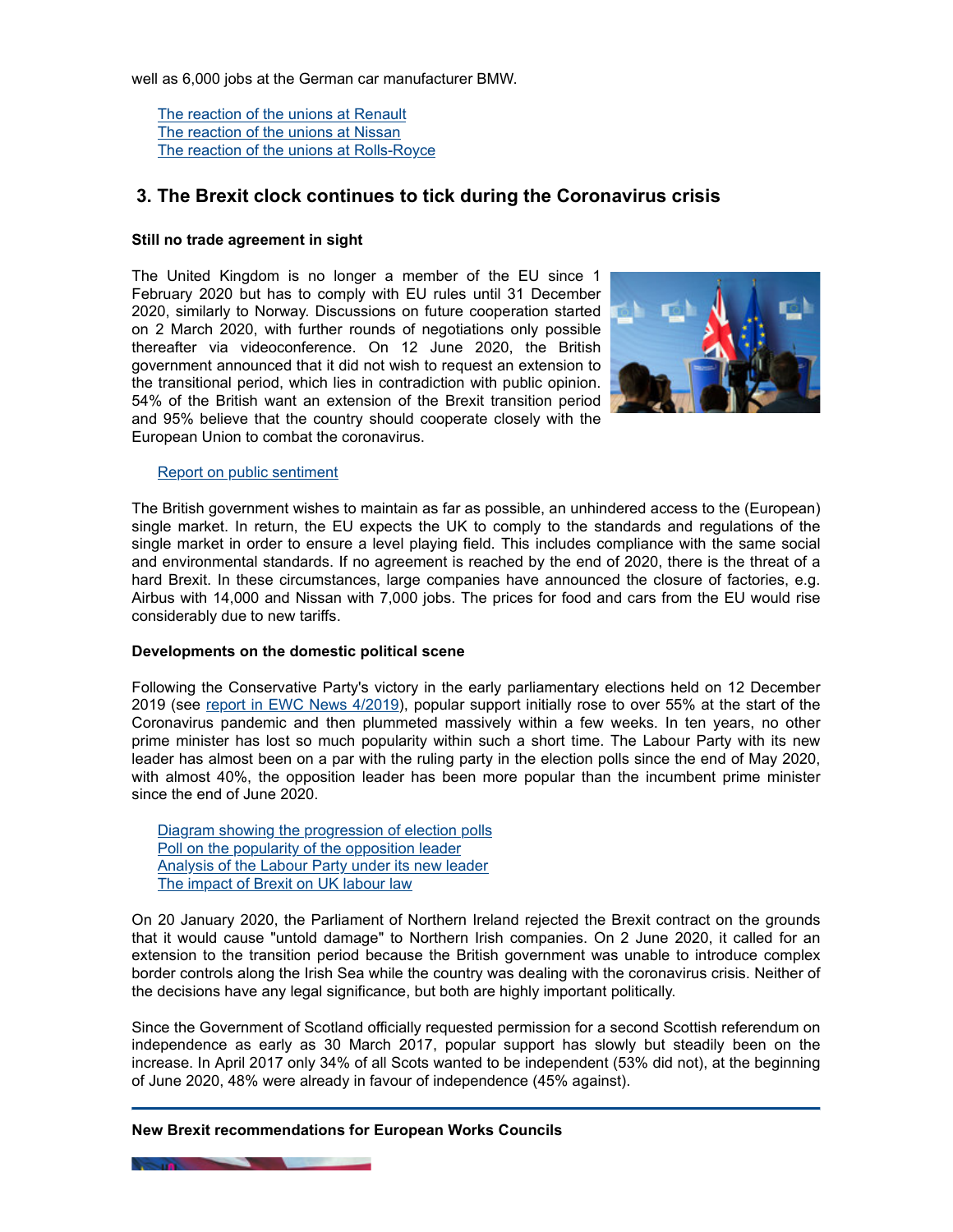

On 22 April 2020, the sectoral trade unions presented joint recommendations for EWC and SE agreements in relation to Brexit in Brussels. Should there be no agreement between the UK and the EU on the issue of future relations during 2020, the legal situation would be open as of 1 January 2021. Although the British legislator has ensured that all EU regulations (including the transposition of the EWC Directive) are to remain part of

British domestic law for the time being, in the future, however, the House of Commons would be free to decide which legislation is to be retained, amended or repealed.

There are delegates from the UK in more than 70% of the 1,178 companies that have a EWC or SE works council, and 179 of these work under UK law. The British government published a communication for them on 8 August 2019. It does not wish to abolish British EWC law (TICER 2010) but would like to freeze it. All European Works Councils on British soil could continue to operate and no British member of a Continental European EWC would lose his or her mandate. Even applications for the establishment of a EWC made before 1 January 2021 remain valid and can be negotiated up to their conclusion. However, from 2021 on, it would no longer be possible to establish new European Works Councils under British law. Nevertheless, even in these cases the government is encouraging companies to involve British delegates in European Works Councils on a voluntary basis.

## **The trade unions' recommendations include the following points:**

### 1. Review of the agreement to determine whether it requires amendment

In the event that the UK transposition law TICER 2010 is no longer applicable, the UK should continue to be fully covered by the EWC agreement and the EWC should be responsible for all cross-border issues relating to the UK. The UK EWC members should also continue to enjoy the same rights and protection as all other EWC members.

## 2. Should the EWC be subject to UK law, EWC Members should play an active role in determining the new jurisdiction (applicable national law)

The choice of a new jurisdiction should be based on objective criteria and not depend on management's desire to move to a country with a low standard. Therefore, EWC members should not wait for management to make a unilateral decision, but proactively put this issue on the agenda immediately. The European Commission expects that UK EWC agreements will automatically and immediately become subject to the law of the EU country with the most employees on 1 January 2021, unless the company explicitly specifies a different jurisdiction beforehand. This is contrary to the UK legal position, which requires that an EWC under UK law to continue to operate under UK law. The UK legislator has simply replaced the term "Member State" with "relevant State".

Communication from the British government The amendments to the UK EWC Act Communication from the European Commission Full text of trade unions' recommendations Empirical analysis of the European Trade Union Institute

## **Forthcoming event**

The legal situation for European works councils, which will arise after the end of the transitional period, will be on the agenda at our EWC conference in Hamburg on 25 and 26 January 2021.



# **4. Confidential information in the EWC**

### **Secret negotiations in the USA are not an issue for the EWC**

On 3 April 2020, the Central Arbitration Committee (CAC), the first instance in British EWC law, announced its third decision in the case of the US telecommunications group Verizon. Its European works council, which represents 4,380 employees in Europe, had previously initiated two other cases and won one of them (see report in EWC

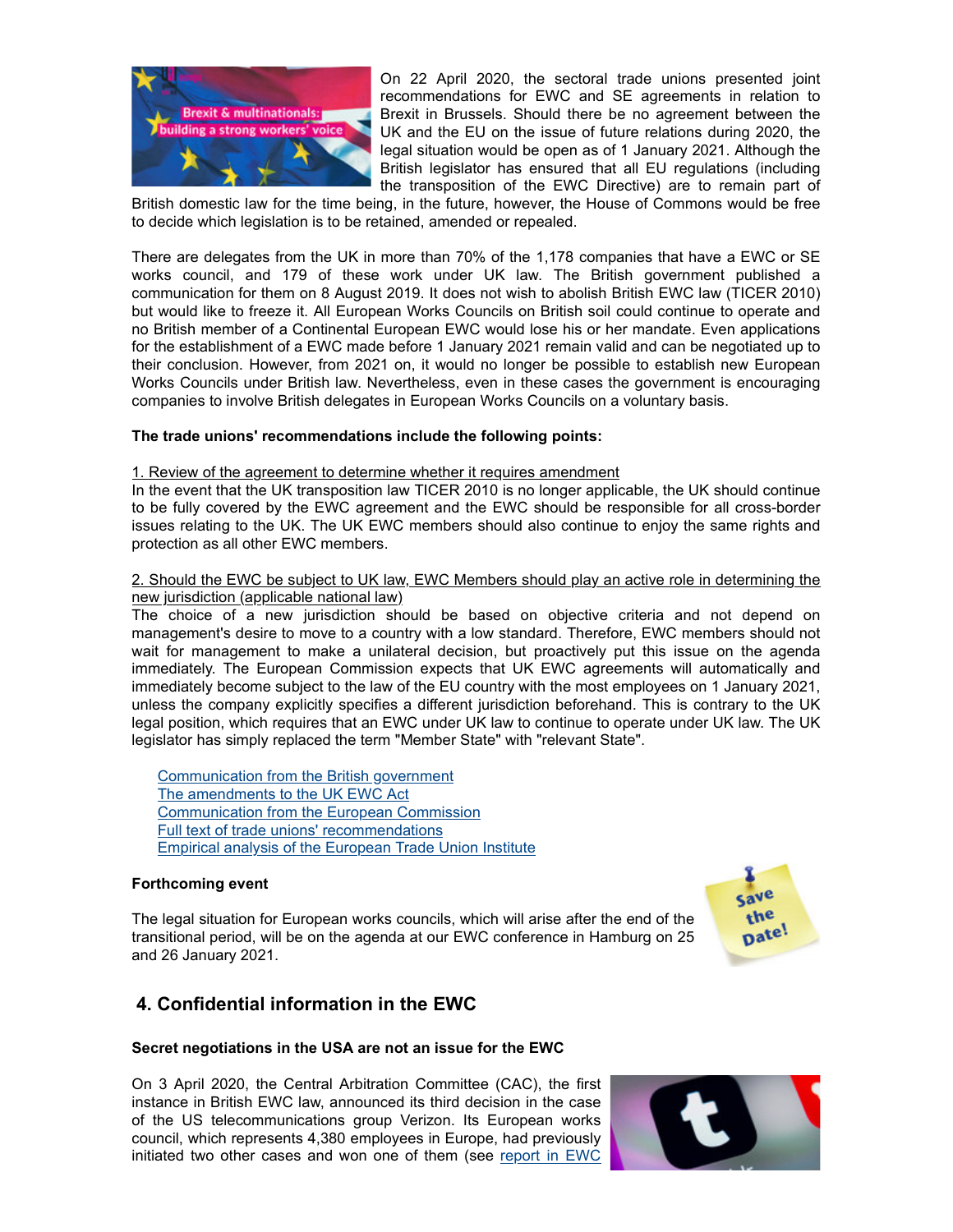

On 13 August 2019, one day after the signing of the contract with the buyer, the EWC was informed of the imminent sale of its blogging platform, Tumblr with 188 employees. Despite the small number of only five employees affected in three European countries, the EWC was seeking to clarify the basic question of whether the US headquarters is allowed to disclose such sales negotiations only after the final agreement has been reached with the buyer. The scope of the information which was subsequently provided to the EWC and the level of management that answered questions from the EWC in two extraordinary meetings held on 28 August and 5 September 2019 were also addressed in the legal complaint.

The CAC found that despite the small number of employees affected in Europe, the issue did fall within the competence of the EWC. In another case French judges had found that 2.5% of the European workforce was too low (see report in EWC News 3/2015). Many EWC agreements even explicitly prescribe an exact threshold. Although the Verizon EWC had to be involved, the CAC was of the opinion that central management was allowed to delay the notification until the purchase agreement had been negotiated. During the negotiations, both parties had agreed to strict confidentiality and even at Verizon's headquarters, only a few people were privy to the information. The sale of Tumblr was a huge loss for Verizon.

**Full text of the ruling** Report on the sale of Tumblr

### **Withholding of information weakens EWC's working capacity**



In early May 2020, the European Trade Union Institute (ETUI) in Brussels presented for the first time an empirical study on how EWCs deal with confidential information. When is confidentiality legitimate and when is it not legitimate? Using two Belgian and two US companies as examples, the study examines the extent to which management tries to declare and withhold information as confidential, what strategies EWC members use to deal with confidential information and how this affects the functioning of the EWC. US companies make particularly excessive use of the confidentiality red card. One EWC member declared: "The management approach is to keep the EWC as passive as possible. To keep full control of everything."

There has been a lot of research on information and consultation practices

in EWCs over the last few years. Although information exchange and confidentiality are directly related, little is known about confidentiality practices, problems and strategies. In a large survey of European Works Council members (see report in EWC News 1/2020) many reported that they were confronted with illegitimate and strict confidentiality rules and withholding of information. Either management refuses to disclose all information or they feel restricted in communicating with employee representatives in their home country. Sometimes the steering committee also receives information that it should not pass on to the other delegates. As one EWC representative, who is informed and consulted in a timely and duly manner but who is subject to strict rules on confidentiality, put it in a nutshell: "What happens in Europe stays in Europe".

### **EWC and management: a boxing match or a dance?**

Normally information at an early stage should be provided with high confidentiality and information at a later stage with less confidentiality. Paradoxically, however, the withholding of information goes often hand in hand with strict confidentiality rules. This suggests that confidentiality is not used to enable genuine consultation (as it should be), but to prevent the EWC from carrying out its tasks. Employers who do not want the EWC to function correctly can use various means, such as not providing information or declaring everything confidential. In the study the following anecdote is described: The EWC members went to the meeting and announced to management: "As we have no documents or agenda, we have nothing to discuss with you". They then left the room. The employer was shocked. Only subsequently did discussions start on how to work together in a reasonable manner.

Theoretically, the EWC is kept up to date on general company strategy, mergers and strategic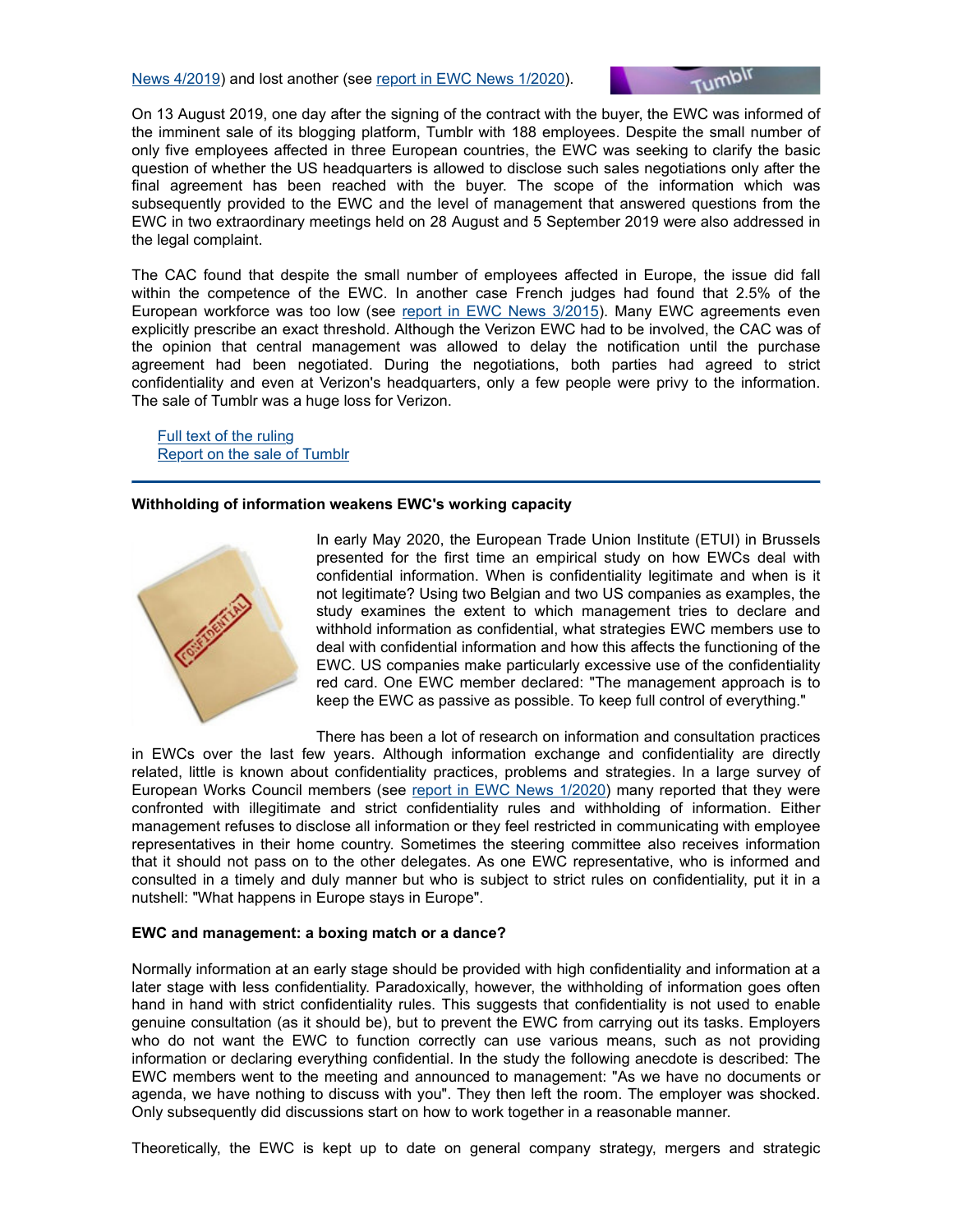investments at an early stage - sensitive issues which, if published, could seriously harm the company and its workforce. Consequently, trust plays a crucial role. Researchers suspect that up-front information and reduced demands for confidentiality go hand in hand with true, non-confrontational relationships (partnership strategies) between the social partners. The main question is therefore, under what conditions a relationship of mutual trust between management and employee representatives can be developed.

Study download

## **Forthcoming event**



One of the authors of the study will report at our next EWC conference in Hamburg on 25 January 2021.

# **5. Court rulings in France and Spain**

## **Amazon deliveries halted due to lack of security measures**

On 14 April 2020, the Regional Court in the Parisian suburb of Nanterre ordered the closure of all six Amazon distribution centers in France. The 10,000 employees affected were therefore forced to stay at home on full pay for five weeks. An application for short-time work was rejected by the Ministry of Labour because the standstill was not due to a lack of orders. The trade union SUD had filed a complaint, demanding protective equipment and measures for social distancing for the distribution center's workers. SUD is a small left-activist union in competition with the established confederations, which organizes



many poorly paid and precarious workers, e.g. at parcel delivery companies or in call centers (see report in EWC News 2/2012).

Amazon has had to limit itself to shipping vital products (food, hygiene and medical supplies) until protection measures are improved. On 24 April 2020, the Versailles Court of Appeal confirmed the verdict. The fine per infringement was set at 100,000 € and the company was ordered to carry out a risk assessment and implement all necessary health and safety measures in collaboration with the works councils. The court's decision was preceded by five warnings from the health and safety authorities and two complaints from trade unions, to which Amazon has not responded.

In France, in addition to the possibility for trade unions and works councils to take legal action, there is also a legally guaranteed right of withdrawal from the workplace, which an employee can claim individually if the employer puts his health at risk.

Press report on the closure of the distribution centers Video with interviews on the events at Amazon in France Report on trade union actions at Amazon in the USA and Italy

## **Car factory temporarily closed again**



On 7 May 2020, the Regional Court of Le Havre, a town at the mouth of the Seine into the English Channel, ordered the closure of the Renault factory in neighbouring Sandouville. Production of station wagons had been resumed on 28 April 2020, after a standstill of several weeks following an agreement on a health and safety plan drawn up by the plant management and three trade unions. For the CGT which is the largest union representing 36%

of the 2,600 workers, this was not extensive enough. For example, it demanded safety training for every worker before starting work. The ruling has caused a huge political stir: the General Secretary of the social democratic trade union confederation CFDT as well as the French Minister of Economy criticized the left-wing CGT for its decision to go to court.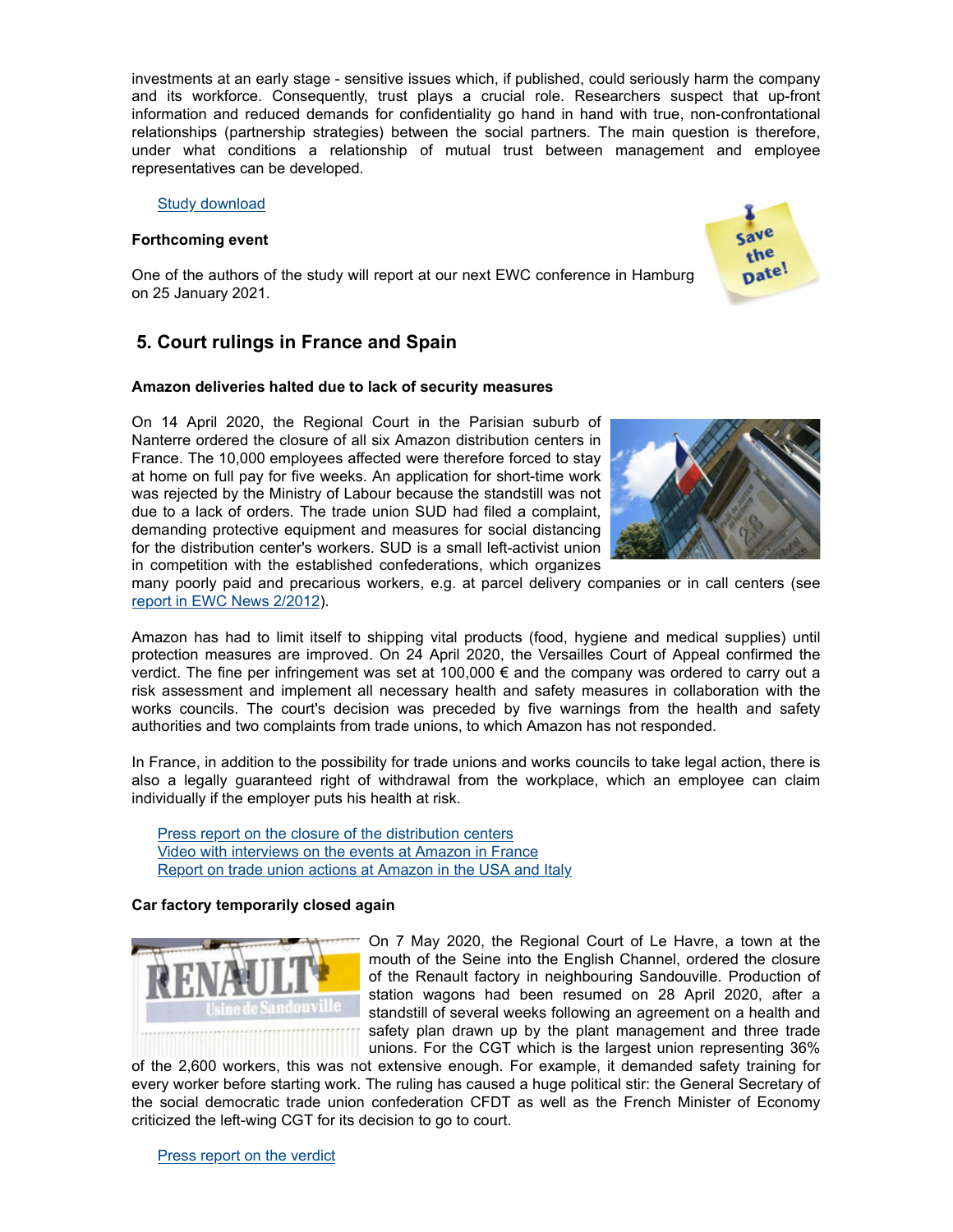### **Redundancies at Ryanair in Spain declared invalid**

On 24 April 2020 in Madrid, the Spanish Supreme Court for Collective Labour Law, the Audiencia Nacional de España, declared the dismissal of 224 Ryanair employees null and void. The judges ordered the Irish airline to immediately continue to employ all those affected under the same conditions under which they had previously worked, and to retroactively pay all outstanding wages. The reason for the redundancies had been the closure of three bases in the Canary Islands and a downsizing in Girona (Catalonia), which



had already been announced in August 2019 and implemented on 8 January 2020.

The oral hearing took place on 10 March 2020 and lasted seven hours. During the hearing, the judges came to the conclusion that Ryanair "did not seek to carry out a consultation phase required by law". The ruling also emphasized the "total lack of consideration" for the trade unions. The company had taken an irrevocable decision and at no time had it seriously considered negotiating the social plan (Expediente de Regulación de Empleo - ERE). The social plan was therefore legally challenged by three trade unions and in the end the court declared it invalid.

No dismissals can be implemented without an effective consultation. This is not the first case in which the Audiencia Nacional has ruled in this sense. In June 2014 it had already prohibited the dismissal of 1,190 Coca-Cola employees in four Spanish bottling plants for similar reasons (see report in EWC News 2/2014). Ryanair is also coming into conflict with the law in other countries due to its unconventional HR policies (see report in EWC-News 3/2017).

Press report on the ruling English translation of ruling

## **Former Goodyear employees receive additional severance pay**



On 28 May 2020, the Amiens Labour Court (Northern France) ruled on 832 redundancies in the former Goodyear tire plant after years of litigation. The judges concluded that the redundancies were made without a valid economic reason, as the US group was making a profit of \$1.7 billion at the same time. In such a situation, a plant closure in France is abusive. The oral hearing held on 28 January 2020 had to be moved to the Mégacité exhibition center in Amiens because of the very large number of participants.

The redundancies which were originally planned in 2007 had been prevented for a long time because the social plan was repeatedly stopped through legal action (see report in EWC News 4/2009). The plant was only closed down in 2014. At that time, each dismissed employee received a severance payment of between 60,000 and 130,000 €, depending on length of service. As a result of the new ruling, an average of another ten months' salary is now being added - plus interest.

### **Star lawyer Rilov: hunting down the multinationals**

The Goodyear employees were represented by Maître Dr Fiodor Rilov, whom the press calls the "tsar" of the Parisian legal profession and the "feared opponent" of employers. He holds 24th place in the ranking of the most influential lawyers of the French Republic. The London-born communist with Jewish revolutionary parents (father from the Soviet Union, mother fled from Germany) specializes in suing multinational corporations that make enormous profits and yet fire employees. He does not charge an hourly fee, but works on a success basis. In the Goodyear case he will receive a fee of 10% of the globally agreed severance package, estimated at 1.5 million €. He represented the employees of the tire plant in neighbouring Clairoix, which was closed by the German Continental Corporation in 2010, with a similar result (see report in EWC News 3/2013). His clients also include Samsonite, where he sued a financial investor in Boston (USA), as well as Stora Enso, Coca-Cola or Cargill.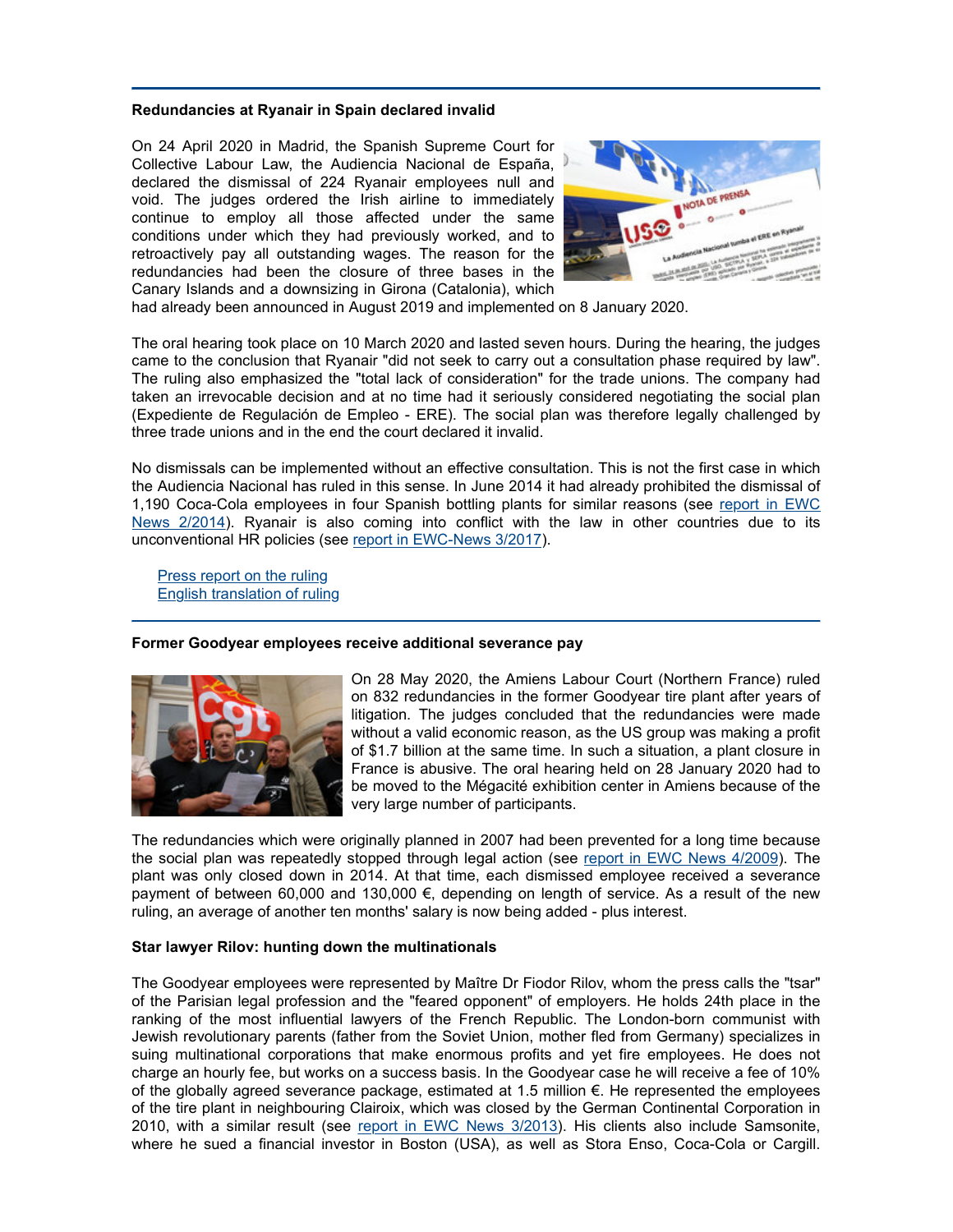When he is not combatting mass redundancies, he can be found in the courtrooms attacking the labour laws of President Emmanuel Macron.

Press report on the ruling Television interview with Fiodor Rilov

# **6. Recording of working time and wage dumping**

## **First German court ruling on the recording of working time according to EU law**

On 20 February 2020, the Emden Labour Court (Northwest of Germany) ruled on the wage entitlement of a construction worker for overtime worked. He submitted his own handwritten records while the employer had not kept a correct record of his working hours. The court therefore ruled in favour of the construction worker. The employer had violated the Charter of Fundamental Rights of the European Union, which requires the establishment of an objective, reliable and accessible system for recording daily working hours.



This is the first ruling in Germany that refers to a landmark decision of the European Court of Justice on the recording of working time from May 2019 (see report in EWC News 2/2019). In Germany, employers are currently only obliged to record overtime under current legislation. Many companies believed that the ruling from Luxembourg only obliged the legislator to adapt the German Working Hours Act. The Emden Labour Court, on the other hand, sees an immediate obligation for each individual employer to act - even without changing the law.

Report on the ruling The full text of the ruling Legal appraisal on recording of working time

### **Forthcoming event**

From 6 to 8 October 2020, a seminar on the recording of working time and the influence of EU law on German labour law will be held in Berlin.



### Seminar program

### **Meat industry: wage dumping should no longer be a business model**



On 20 May 2020, the German government adopted the key points of an "Occupational Health and Safety Plan for the Meat Industry". The planned amendments to the law provide for a general ban on contract and temporary workers in the meat industry as of 1 January 2021, with the exception of butcher's trade. Furthermore, fines for violations of working time regulations are to be doubled and the obligation to record working hours digitally is to be laid down. In the German meat industry, most work is carried out on the basis of contract labour, and the permanent workforce has fallen to a mere 10% in some firms.

For years, European meat companies have been relocating large parts of their business to Germany because the wage costs for Eastern European workers can be kept particularly low there. Within ten years Germany has gone from being a net importer to a net exporter of meat. In March 2013, the Belgian government filed a complaint with the European Commission against social dumping in German slaughterhouses (see report in EWC News 2/2013). Working and accommodation conditions of the more than 40,000 migrant workers from Eastern Europe are also under criticism: overcrowding, extortionate rents, violations of the Minimum Wages and Working Hours Act and of hygiene, social distancing and health and safety regulations. An accumulation of coronavirus infections in meat processing plants has brought the topic back into the public eye.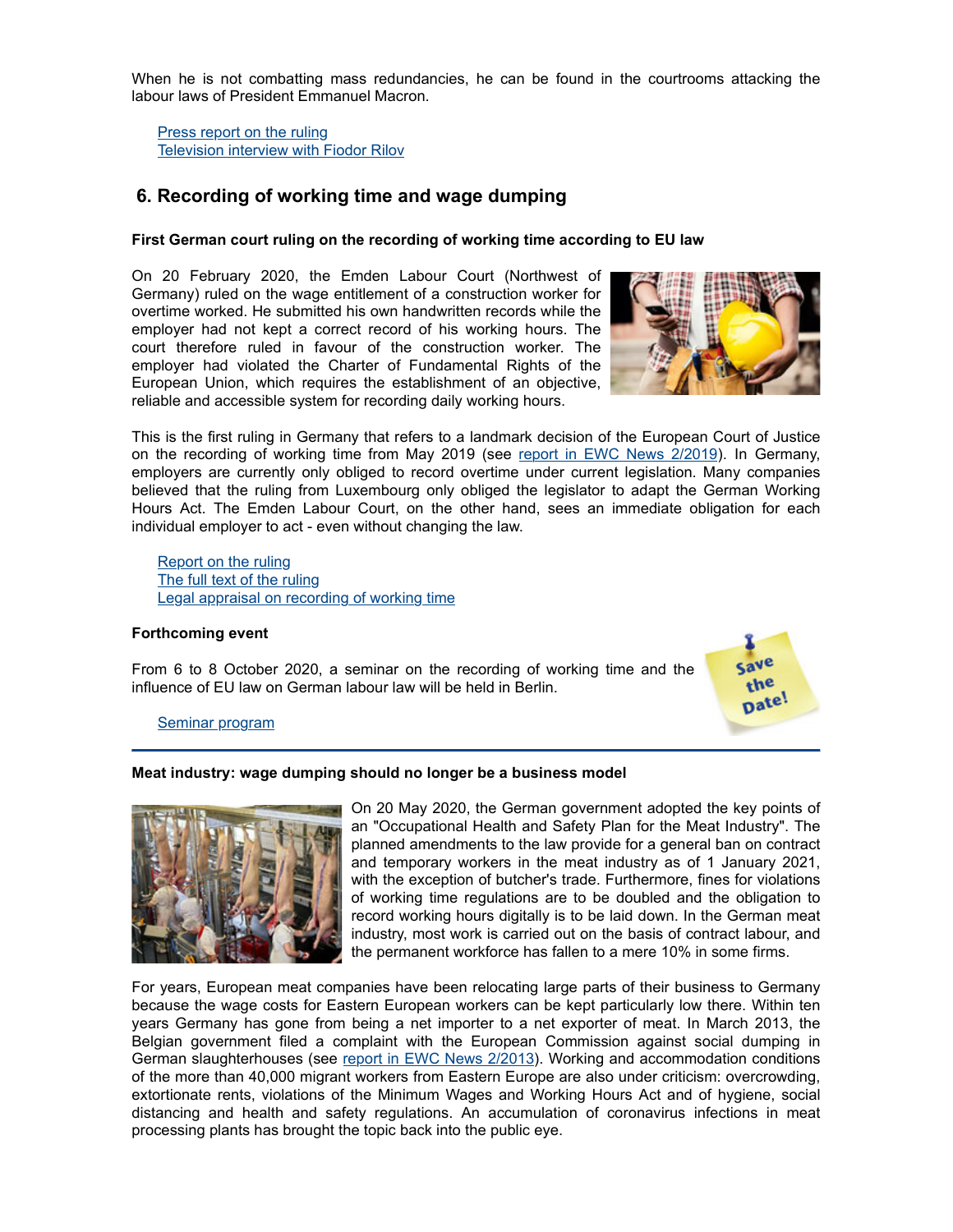The employers' associations fear that the ban on contract and temporary workers could later be extended from the meat industry to other sectors. On 11 February 2020, the red-red-green Berlin Senate (local government) decided to submit a motion to the Bundesrat to curb temporary work in hospitals and nursing homes.

The government's key points DGB report on the meat sector Berlin Senate press release

## **Payment of temporary workers before the European Court of Justice**

On 25 May 2020, the Kaiserslautern Labour Court decided to refer the question of Equal Pay to the European Court of Justice. It must clarify whether poor pay for temporary workers is compatible with EU law. While temporary workers in Poland and Belgium earn the same amount as permanent staff, in France they even receive a 10% bonus. The EU Directive on temporary agency work, which has been transposed into national law since December 2011, lays down the principle of equal treatment. However, it allows for exceptions if temporary workers have an open-ended employment contract, are paid in periods between assignments and a collective agreement which allows for lower pay.



Twelve countries allow derogations from equal pay: Denmark, Sweden, Finland, the Netherlands, Germany, Austria, Italy, Malta, Hungary, Bulgaria, the United Kingdom and Ireland. Without specific collective agreements, none of these countries would have a legal basis for unequal pay. Although the collective agreements negotiated by the Confederation of German Trade Unions (DGB) provide for relatively good wages and working conditions, they do not reach the level of pay of the core workforce. There are also differences in the maximum duration of unequal treatment. In the UK, temporary workers are entitled to full equal treatment after 12 weeks in the same workplace, in Malta after 14 weeks, in Hungary after six months, but in Germany only after nine to 15 months. In Germany, more than 800,000 people were employed in temporary work in 2019, or 2.5% of the total workforce. Since 2001 this number has almost tripled.

## **"Däubler campaign" demands equal pay for equal work**

The lawsuit is part of a campaign by the prominent labour law expert professor Wolfgang Däubler and the left-wing network LabourNet Germany, which was made public as part of the ZDF television political cabaret program, "Die Anstalt" in May 2017. The plaintiff is a 28-year-old temporary worker who was paid a little more than the statutory minimum wage for a physically demanding job at a private waste disposal company in the Kaiserslautern region, almost  $4 \in \mathsf{per}$  hour less than permanent employees. He filed a claim for this difference in court. The aim of the lawsuit, which is financed by crowdfunding, is a fundamental court ruling in favor of equal pay. Three similar cases of the campaign are currently pending before the Federal Labour Court.

Background report on the Däubler campaign LabourNet dossier and interview with Prof. Däubler Full text of the EU Directive DGB press release on the current collective agreement

# **7. Accelerated erosion of supervisory board co-determination**

## **Foreign legal forms and SE undermining the German system**



More and more companies are using foreign legal forms in order to limit the influence of workers on supervisory boards or to completely avoid co-determination. While there were only three individual cases back in 2000, by 2015 there were 5% of all companies with more than 2,000 employees in Germany and now more than 17% have already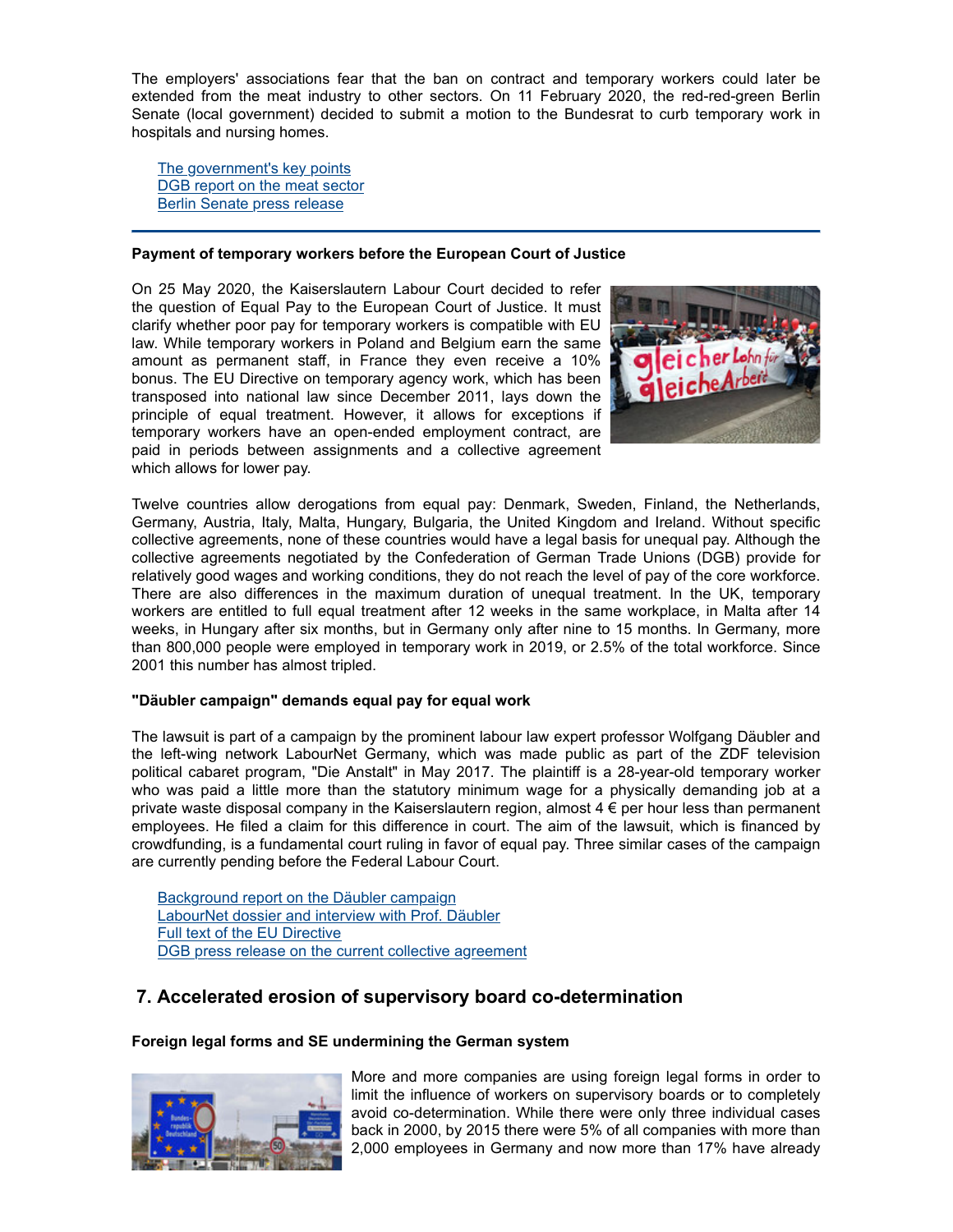

taken this path in 2020. It is also possible to legally avoid codetermination by means of the European Company (SE) legal status. The Hans Böckler Foundation released up-to-date figures on 29 April

2020. As early as 2015 it had described the increase as "dramatic" (see report in EWC News 1/2015), but since then the figures have virtually exploded.

More than 1.4 million employees in 194 large companies are excluded from full-parity participation on the supervisory board through legal constructions, 150 of these companies use a legal form with a European dimension (other than SE). In another 113 large companies with just under 660,000 employees, the Co-Determination Act is simply ignored and supervisory boards are composed entirely of shareholder representatives. 370,000 employees in 24 large companies benefit from limited codetermination rights through the legal form of a partnership limited by shares (KGaA). Although there is a supervisory board with equal representation of shareholders and employees, it only has rudimentary powers. If German and foreign legal forms are combined, a company - even if it only operates in Germany - is no longer subject to the German Co-Determination Act. One such example is the Meyer Neptun Group, which has turned Luxembourg into the largest location for deep-sea cruise ships (see report in EWC News 4/2015).

## **The European Company (SE) escape route**

More than 80% of all SE conversions throughout Europe are attributable to Germany alone. The legal form is particularly attractive for family businesses because co-determination on the supervisory board can either be completely avoided or frozen. Time and time again, SE conversions take place shortly before the legal thresholds of 500 employees in Germany (one-third participation) or 2,000 (full-parity co-determination) are reached, even at the last minute (see report in EWC News 3/2018). According to the current legal regulations the status quo is then frozen and many can irrevocably leave the system of co-determination (see latest examples in EWC News 1/2020). 58 companies with 236,000 employees in Germany would today be subject to full-parity co-determination if there had not been an SE conversion. A particularly blatant example of escaping co-determination is the mail order company Zalando (see report in EWC News 4/2015).

A rapidly growing variant is the legal form SE & Co. KG or SE & Co. KGaA. As already explained above, their supervisory boards only have rudimentary powers and the SE works councils are often dissolved in favor of a normal European works council, most recently at seed manufacturer KWS Saat (see report in EBR News 4/2019). Currently 24 companies with 138,000 employees belong to this group. A spectacular example of avoiding co-determination through an SE & Co. KG is offered by the Japanese electronics group Olympus. Here the German group works council is setting a precedent in taking legal action through the courts (see report in EWC News 3/2019).

### **Demand for changes to the legislation**

In the opinion of the Hans Böckler Foundation, the legislator should ensure that all companies with 500 employees or more in Germany abide by co-determination laws, even in the case of constructions with a foreign legal form. For an SE, participation rights should automatically increase when thresholds (500 or 2,000 employees) are exceeded. If the Co-Determination Act is unlawfully ignored, a company should be effectively sanctioned. This could be ensured by a "Co-Determination Extension Act". The European Commission is being requested to draft a framework directive on information, consultation and company co-determination in order to set general minimum standards for co-determination throughout Europe. On 11 February 2020, the German Trade Union Confederation (DGB) had already presented key points on this subject.

Press release on the current study Co-determination report of the Hans Böckler Foundation Video explaining co-determination Full text of DGB key points

# **8. New SE conversions**

**France's largest media group operating as a SE**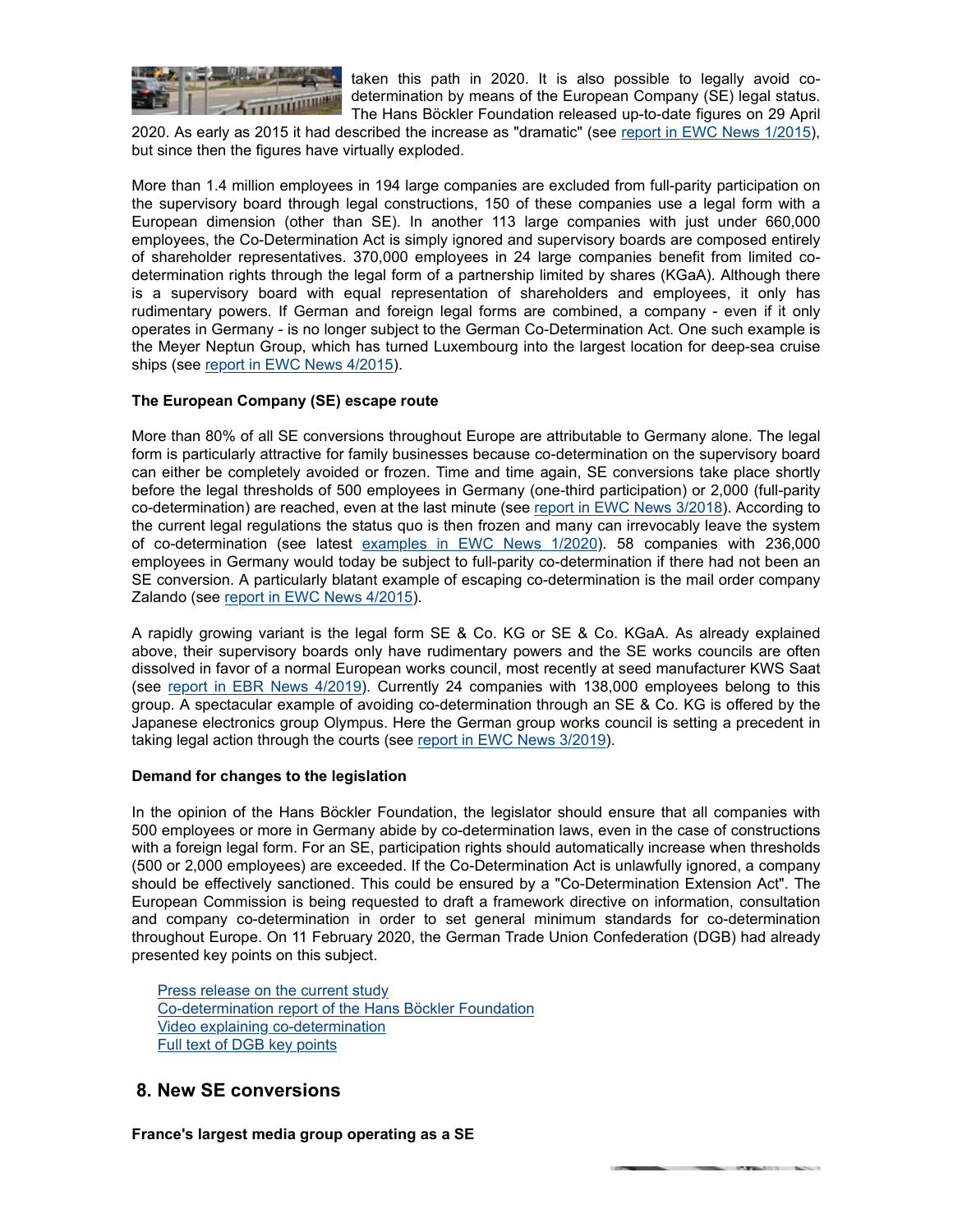Vivendi was registered as a European Company (SE) on 16 January 2020. The Paris-based media group has 44,000 employees in more than 100 countries around the world and is represented in the music, film, television, publishing, telecommunications and Internet sectors. Vivendi is largely controlled by the Bolloré family, one of the ten richest industrialists in France, which has also converted its holding company into an SE (see report in EWC News 1/2020).



Under the SE Participation Agreement of 6 November 2019, the SE Works Council will replace the EWC, which has been in place since 1995. It will be chaired by the son of the family patriarch in his role as CEO of Vivendi. He appoints three further top managers who belong to the SE Works Council in an advisory capacity. The employee side is composed of 27 delegates from 22 countries, including five from France and two from the UK. They elect a spokesman ("secretary") and four other members to the SE works council Board. The SE Works Council will meet twice a year in Paris, while the Board takes care of day-to-day business in between times. The delegates may use video conferencing systems at any time to communicate with one another, but this does not replace meetings.

There are precisely defined provisions for time-off work according to the French model, whereby the time for normal meetings and travel are not counted. Each delegate has an annual allowance of 30 hours, Board members 60 and the secretary 90. An additional four hours of time-off work is provided for each extraordinary meeting. During the four-year term of office, each delegate is entitled to five days training and 30 hours of language training. Typical for France is the comprehensive support by experts. The SE Works Council can call on a permanent chartered accountant within a budget of 30,000  $∈$  per year and for additional specific advice up to 5,000  $∈$ . If restructuring is necessary, additional budgets are available.

An extraordinary consultation of the SE Works Council will take place if at least 3% of the respective workforce is affected in two countries. In a first meeting, the SE Works Council or the works council Board is informed about the planned measures and can appoint an expert. One month later, the second meeting will be held during which the expert presents his report and the SE Works Council renders its opinion. The Vivendi Administrative Board consists of ten members, two of whom are employee representatives. One is elected by the French works councils and one by the SE works council.

Full text of the Conversion Plan Full text of the SE Agreement

## **German family-owned company against co-determination on the supervisory board**



The building materials group Sievert from Osnabrück has been operating as an SE since 27 May 2020. There are 1,700 employees working under the umbrella of the holding company who were previously not allowed to elect employee representatives to the supervisory board. By means of this SE conversion, the absence of codetermination will be established on a permanent basis. In addition to Germany, there are subsidiaries in the following EU countries:

Netherlands, Luxembourg, Poland, Slovakia and the Czech Republic.

An SE participation agreement drafted by the employer was even signed at the constituent meeting of the Special Negotiating Body on 5 May 2020. The SNB consisted of nine delegates from Germany and one from each of the other five countries. Due to the coronavirus pandemic, the delegates from Poland, the Czech Republic and Slovakia participated via video conference. The SE Works Council ("European Employee Committee") has nine members, including four from Germany, and meets twice a year. Videoconferences are possible, but cannot be imposed by central management against the will of the works council. The agreement is otherwise largely based on the standard rules of the EU directive.

Press release on the SE conversion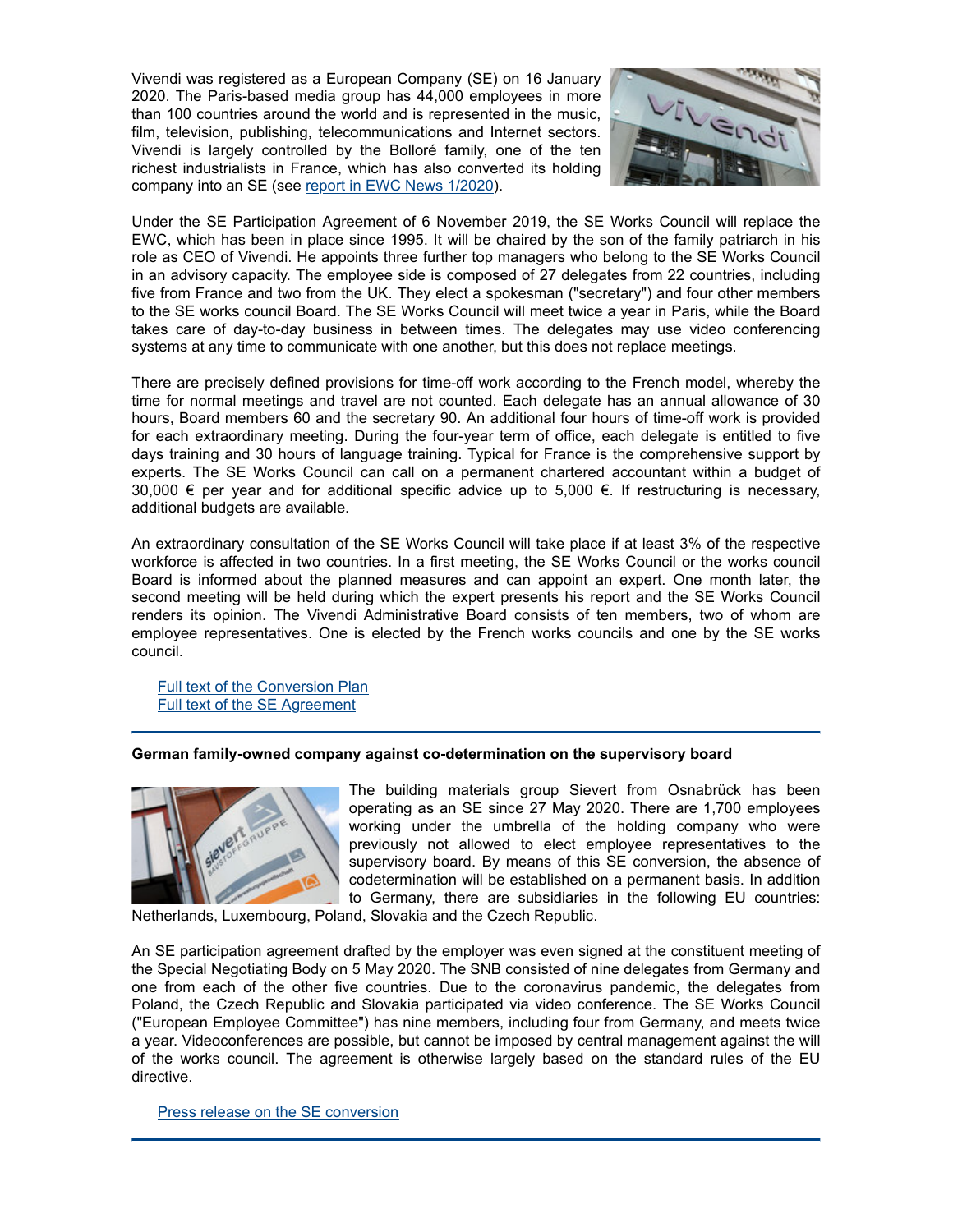## **German semiconductor manufacturer freezes one-third participation on Supervisory Board**

Since 1 July 2020 Elmos Semiconductor has been operating as an SE. The semiconductors and sensors manufactured by the company from Dortmund are mainly found in cars. With its 1,300 employees in Germany, the listed company is subject to one-third participation: two of the six supervisory board members come from the works council. In the SE, this allocation remains in place; both employee directors are elected by direct vote. Elmos Semiconductor has only five employees abroad, namely in the Netherlands. By means of the SE conversion management was able to ensure that there will never be full-parity co-



determination on the Supervisory Board. SE conversions for this purpose with a negligible number of foreign staff have also occurred in other cases, e.g. at the German financial services provider MLP (see report in EWC News 3/2017).

The SE Employee Participation Agreement was signed on 30 September 2019. The SE works council ("Elmos SE Committee") meets twice a year. Its members include delegates from all subsidiaries, including locations without a works council. Since there is no central works council, the SE Committee is the only cross-location works council body in Germany. In exceptional circumstances information and consultation with simultaneous implication of a local works council is only provided if the Elmos SE committee expressly requests it.

Full text of the conversion report (see from page 38 on) Press release on the SE conversion Further information on the SE legal form

## **Forthcoming event**

The next introductory seminar for SE Works Councils will take place at Montabaur Castle from 20 to 23 October 2020.



Seminar program

# **9. The view beyond Europe**

## **Global agreement on Digital Transformation**



On 17 March 2020, a global agreement on digital transformation was signed for the Belgian chemical group Solvay, one of the world's ten largest chemical companies. The text was initially drafted for Europe by the European Works Council, but was then extended to all 61 countries around the globe, since otherwise only half of the 24,500 employees would have been covered. Solvay has had a World Works Council since 2015 and provides company profit-sharing for the entire workforce (see report in EWC News 2/2015).

The agreement defines exactly what is meant by the digital transformation and what must happen when jobs are affected so that solutions can be worked out in advance. In the preparation phase of major projects, there are provisions for a systematic analysis of all the effects on health and safety, workload, work organization, qualification requirements and monitoring possibilities. The agreement also contains provisions on training and skills development, the collection and protection of personal data, and the procedure for dismissals.

Before any final decision is taken on the introduction of new technology, an information and consultation procedure is carried out with employee representatives at the appropriate level (global, European, national and/or local). Implementation of the agreement is regularly monitored by the EWC and the World Works Council. While there are other examples of such agreements in Europe, for example in November 2019 in the French energy group Engie (see report in EWC News 4/2019), this is the first global agreement on this subject.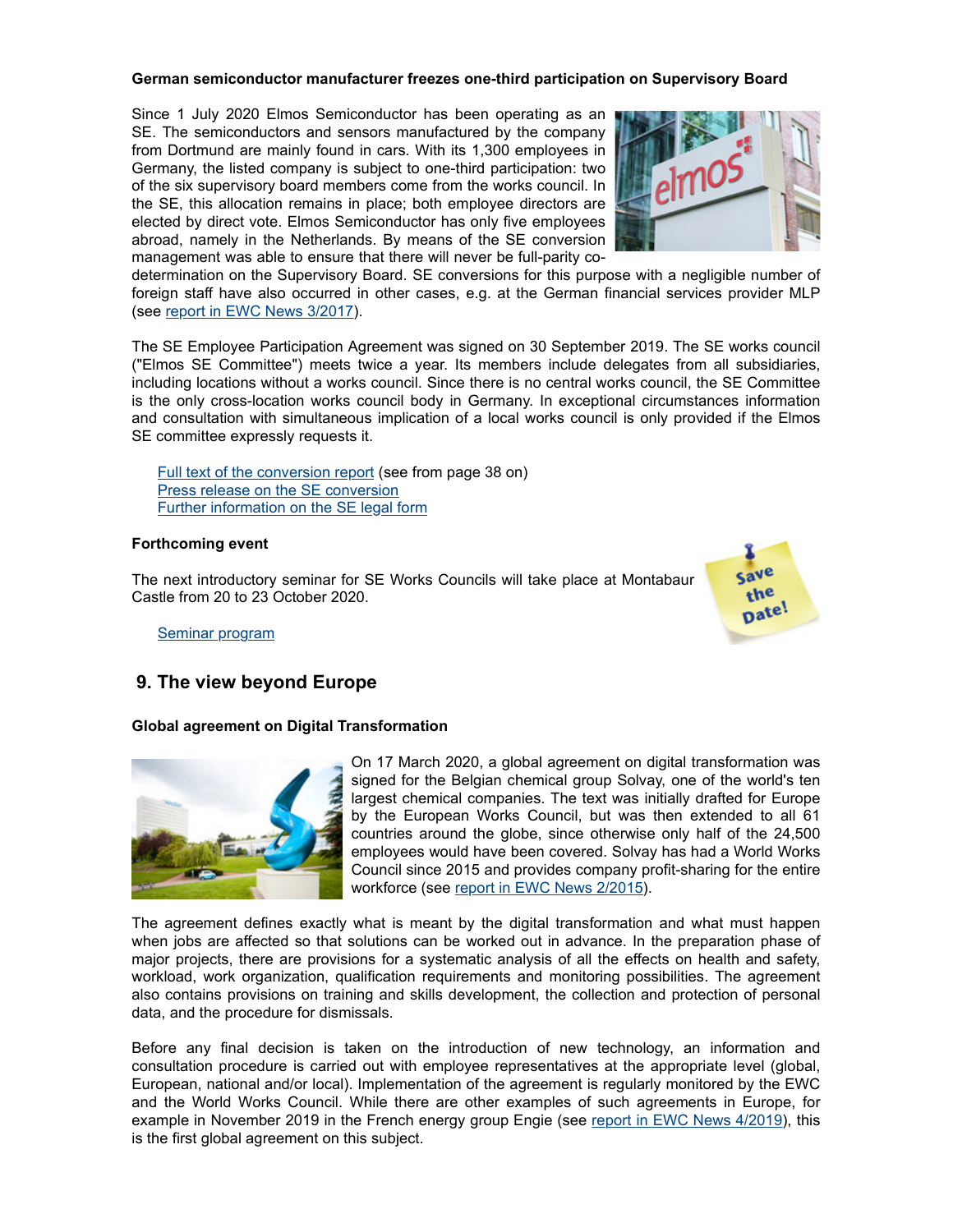## **Social responsibility in anticipation of international framework agreement**

On 28 April 2020, the central management of the French energy group Engie declared that it would provide social security (benefits) for all of its 177,000 employees worldwide with immediate effect in the context of the coronavirus pandemic. Negotiations are currently underway with the trade unions on a comprehensive global framework agreement on corporate social responsibility. In



anticipation of this agreement, the following immediate measures are being implemented: coverage of at least 75% of all hospital costs, regardless of the type of illness, and life insurance that will pay death benefits of at least twelve (months) gross salary. This also applies if workers are temporarily without social protection due to the suspension of their activities.

The declaration of central management Trade unions press release

### **Worldwide agreement for a safe return to work**



On 12 May 2020, management of the Telefónica group came to an agreement with the umbrella organization of service unions (UNI) on globally applicable standards for the safe return to work during the Coronavirus pandemic. The Spanish telecommunications group has 120,000 employees in 14 countries: mainly in Latin America, as well as in Germany and the United Kingdom. The agreement defines strict safety guidelines and stipulates that the conditions for returning to work will be negotiated by local employee representatives in a three-stage plan and monitored by local health and safety committees.

## Report on the agreement

## **10. Interesting websites**

### **Glossary of English trade union terms**

The European Trade Union Institute (ETUI) in Brussels has compiled an English dictionary of trade union and industrial relations terms under the link Wikilabour. All terms are defined in English, which is particularly helpful for newcomers to cross-border representation whose native language is not English. The glossary, which has been compiled over many years, is being continuously expanded. In addition to individual vocabulary, specific idioms and metaphors can also be found, e.g. "Garden Leave" for paid leave from work.



### Glossary home page

#### **Secure video conferencing and online collaboration**



The Coronavirus crisis has led to a boom in video and telephone conferences, chats and online document processing. But not all tools are recommendable. What alternatives are there to Zoom, Skype, Google Hangouts or WhatsApp? The ver.di trade union has compiled a list of online tools on its Digital Transformation theme page which meet specific criteria: with regard to data protection, IT security, user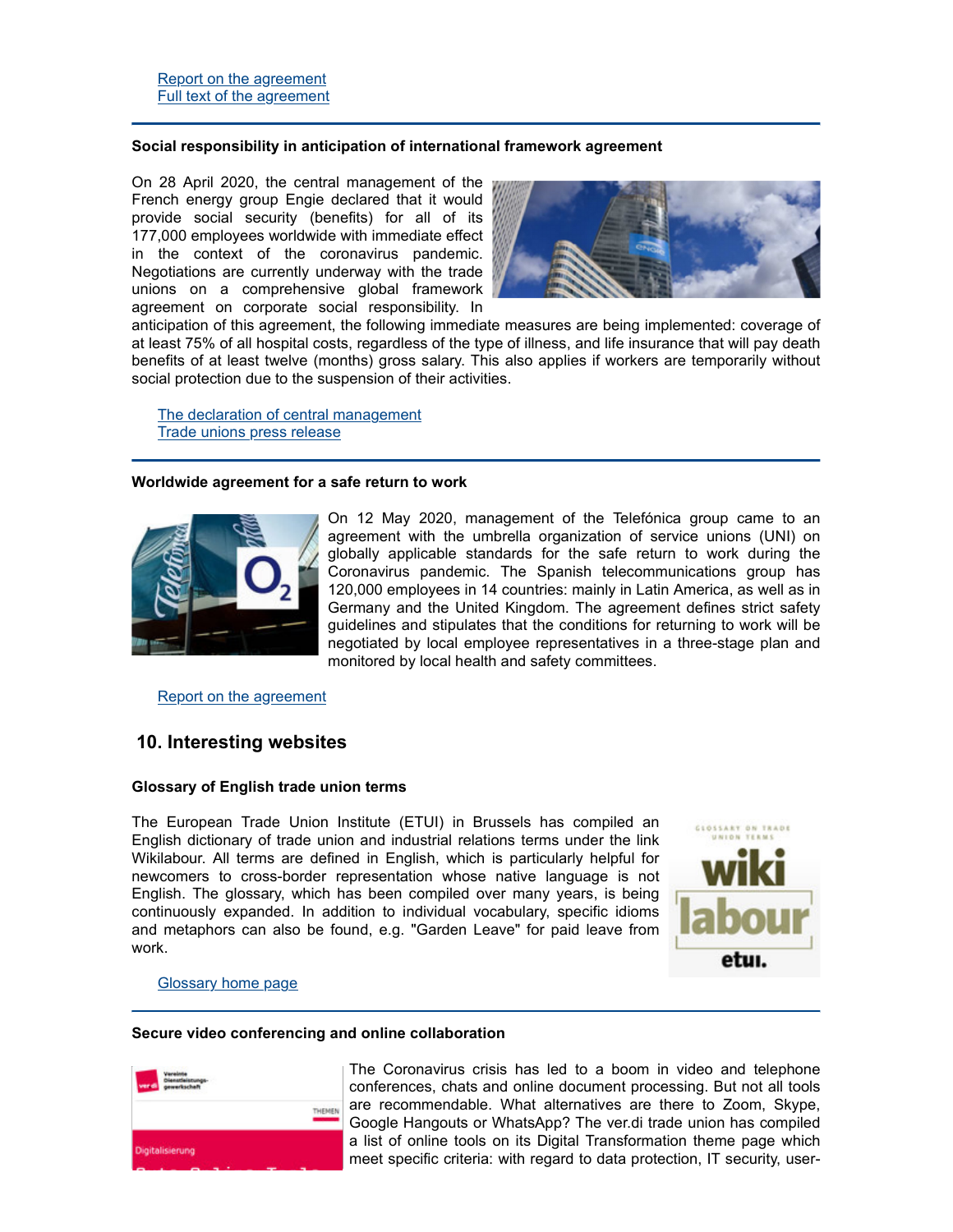The ver.di list An additional list from the DGB

## **Alliance on Corporate Social Responsibility**

The Brussels-based European Coalition for Corporate Justice (ECCJ) represents over 450 organizations from 17 countries including trade unions, consumer organizations and academics who are working to promote accountability and transparency in large companies. They are calling for European laws, as well as to secure justice for victims of serious environmental and human rights violations.

**European Coalition** for Corporate Justice

The Coalition website

## **Initiative against short-haul flights**



With the commitment to avoid flights below 1,000 kms, more than 4,000 university employees in Germany, Austria and Switzerland have set an example on the road to climate neutrality. In comparison, up to 90% of CO2 emissions can be avoided when travelling by train. Short train journeys are faster, cheaper and more comfortable, if one includes arrival and departure at the airport, waiting times and security checks. The question is also relevant for European Works

Councils. For example, a train journey on the following routes now only takes around four hours and can be made without changing trains: Amsterdam to London or Frankfurt, Frankfurt to Paris, Munich to Vienna. London can also be reached in four hours from Cologne (plus time to change trains in Brussels).

Initiative website The academics' voluntary commitment The rail transport initiatives of 24 EU Member states

# **11. New publications**

### **Strategic corporate decisions and co-determination**

In January 2020, the Hans Böckler Foundation published new working guidelines. These aim to make it easier for employee representatives on supervisory boards to get to grips with the subject of corporate strategy and to support them in conducting strategic discussions with management. Corporate strategy is a decisive factor in determining the success or failure and the economic future of a company and its jobs. In many companies, there is an annual strategy meeting on the supervisory board where mergers and acquisitions (M&A), positioning in specific markets or even strategic realignment is discussed. But as is often the case in European works councils, colorful PowerPoint slides are also presented to the supervisory board without any reflections on them. Although questions of understanding can be asked, there is no real room for fundamental discussions. It is not unusual for employee representatives to be left in the dark when it comes to cost-cutting programs and reorganization.



Presentation of the working guidelines with video Guidelines download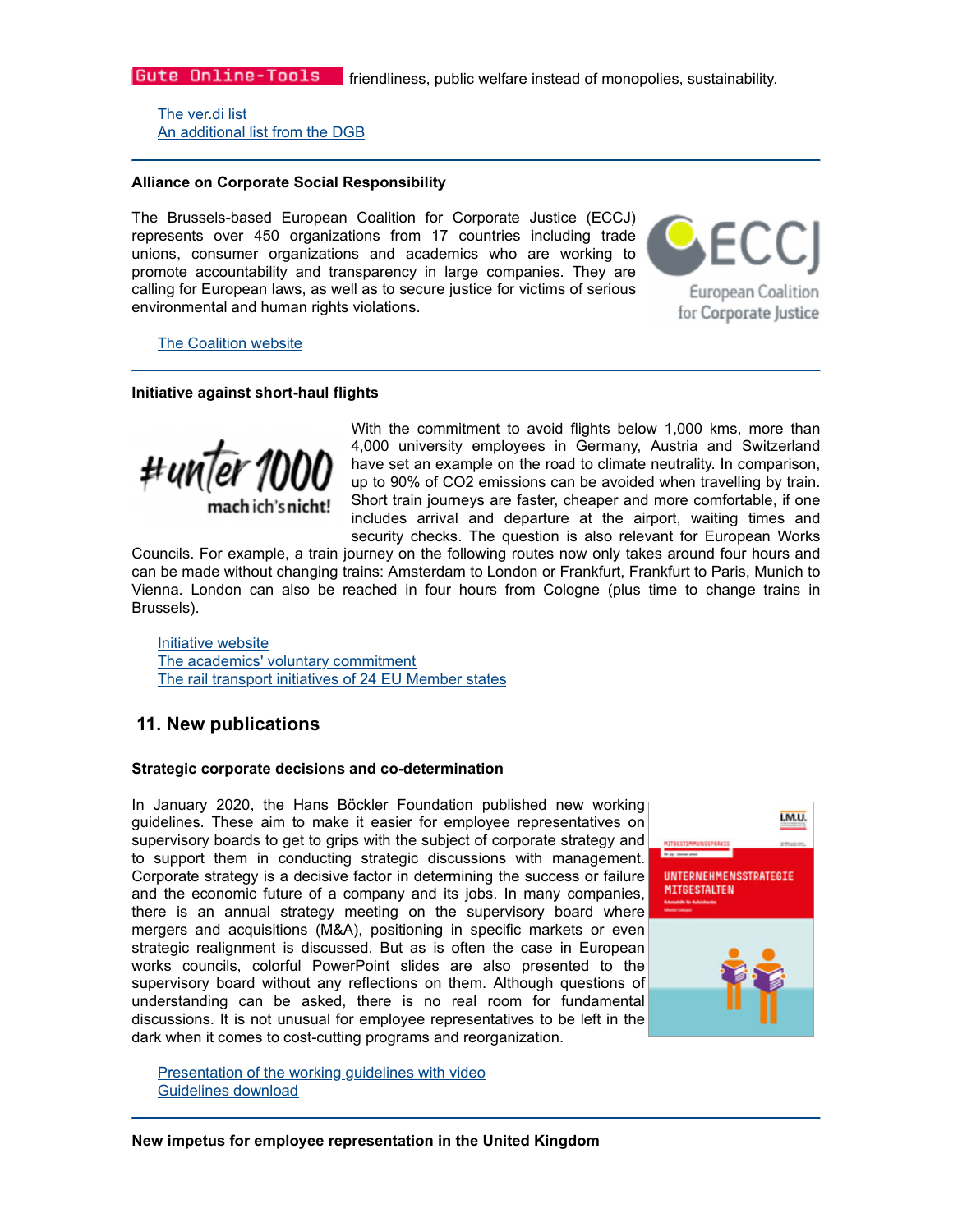A new guide on employee information and consultation was published in March 2020. In December



2018, the UK government presented plans on the future of the labour market and labour law, the "Good Work Plan" (see report in EWC News 4/2018), and intends to promote information and consultation committees in the workplace (a "works council light"). The modified law has been in force since 6 April 2020. To set up such a committee, only 2% of the workforce now needs to sign up, compared to 10% previously. The committees were introduced into British labour law in 2005 because this was a requirement of an EU directive. The guide also contains company case studies. It has been published by the Chartered Institute of Personnel and Development (CIPD), an association of personnel managers, together with the Involvement and Participation Association (IPA). British trade unions are also involved in the IPA.

Overview of the guide contents

Guide download Overview of the law by the ACAS arbitration board

### **Country reports on labour law during the Coronavirus crisis**

At the beginning of May 2020, a special issue of the Italian labour law e-journal (illej) was published, which is exclusively dedicated to measures during the Coronavirus crisis. The special issue contains a systematic overview of the special coronavirus regulations in social and labour law in 39 countries around the world, including many EU Member States. The individual country reports are kept up to date when major changes occur. The Open Access Journal is published biannually in English and is edited by the University of Bologna to facilitate comparative studies on current labour law topics.



Download of the country reports Overview of social dialogue in the Coronavirus crisis in EU countries

### **Record high short-time work in the EU**



In May 2020, the European Trade Union Institute and the Hans Böckler Foundation presented a joint study on short-time work. At the end of April 2020, 50 million people in the countries within the single market (including the UK and Switzerland) were on short-time work. Switzerland, France and Italy led the way, each with 46 to 48% of all employees. In Germany, the rate of 27% was exactly on par with the European average, whereas short-time work is used least in Slovakia and Poland. Many countries have introduced short-time work in recent years. A comparison with the USA, where more than 40 million people have lost their jobs, goes to show just how important this is for crisis management. In Europe, the amount of compensation for short-time work ranges from 50% of lost pay in Poland to 100% in the Netherlands, Denmark and Ireland. Germany comes at the lower end with etul. 60-67% (70-77% from the third month on).

Main contents of the study Full text of the study Podcast with the authors

# **12. The EWC Academy: Examples of our work**

### **No negotiations via video conference**

Since October 2019, Alliance Healthcare has been negotiating

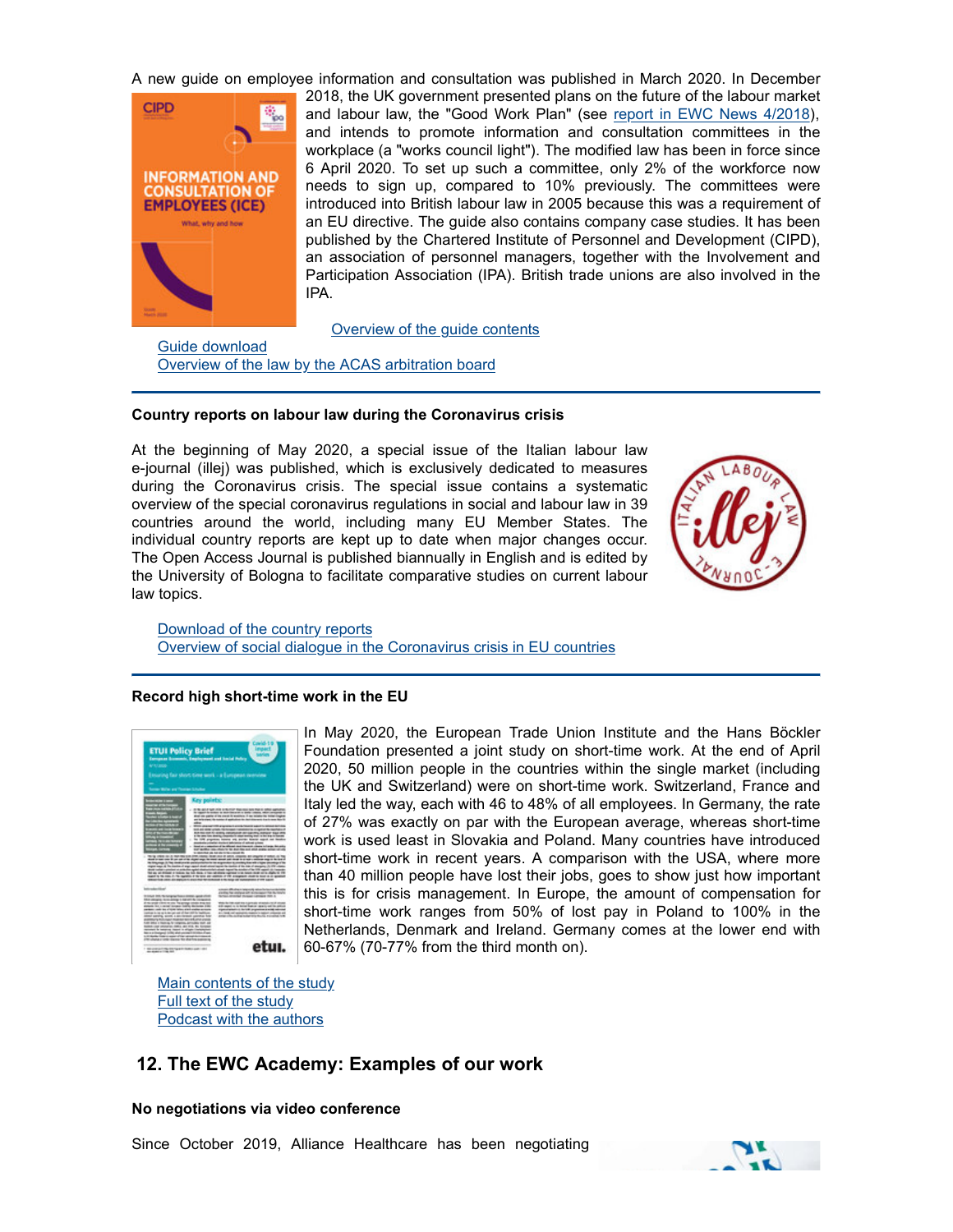amendments to its EWC agreement, which is currently subject to British law (see report in EWC News 3/2019). The US company supplies drugs to pharmacies and hospitals. The last round of negotiations was to take place on 17 March 2020 at the seat of the European management in Weybridge (near London), but then had to be held at short notice as a video conference with decentralized interpreters due to the coronavirus pandemic. After a short time it



was clear to all participants that serious negotiations were not possible in such a setting. Until the next face-to-face meeting, the EWC will be regularly informed about business developments via video conference, but negotiations have been suspended for the time being. The employee representatives are advised by the EWC Academy.

## **Legal assessment brings momentum to EWC work**



The consumer goods group Beiersdorf, who manufacturers Nivea and Hansaplast among other products, will no longer be able to continue completely avoiding consultation with its European Dialogue in the event of restructuring. This is the conclusion of a legal assessment presented by the EWC Academy on 13 May 2020 on behalf of the employee representatives. Under the EWC agreement of 1995, the European Dialogue (as the EWC is called)

has the right to be informed, but not consulted. Article 14 of the EWC Directive does not grant legal protection to such an employer-friendly construction of a "voluntary" EWC agreement. The dispute was sparked off by a restructuring of the accounting departments (see report in EWC News 1/2020).

## **Training prior to EWC establishment**

On 30 June and 1 July 2020, the EWC Academy held a training session in Offenbach am Main for the ten German members and substitute members of Stark's Special Negotiating Body. In October 2019, the Danish building materials wholesaler Stark had taken over the sales subsidiaries of the French Saint-Gobain group with 5,000 employees in Germany, including Raab Karcher, for example. Stark previously only had a presence in Scandinavia, with a mere 4,600



employees and no EWC. The initiative to set up an EWC came mainly from the German Group works council, which already has experience with Saint-Gobain, where a "Convention on European Social Dialogue" has existed since 1988. The first meeting of the SNB will take place after the summer break.

Press release on the acquisition

## **13. Current seminar schedule**

The EWC Academy and its forerunner organisation has been organising conferences and seminars for members of European Works Councils, SE Works Councils and Special Negotiating Bodies since January 2009. To date, 838 employee representatives from 288 companies have taken part, many of them on several occasions. This represents 25% of all transnational works council bodies in Europe. In addition, there are numerous in-house events and guest lectures given to other organizations.

Overview of the forthcoming seminar dates



## **Legal EWC seminar**

Our legal seminar on EWC law will be held in Berlin from 06 to 08 October 2020. It will cover the legal subtleties of a EWC agreement, current case law on EWCs and the application of the new EU Directive in critical situations. The speakers include Ralf-Peter Hayen, head of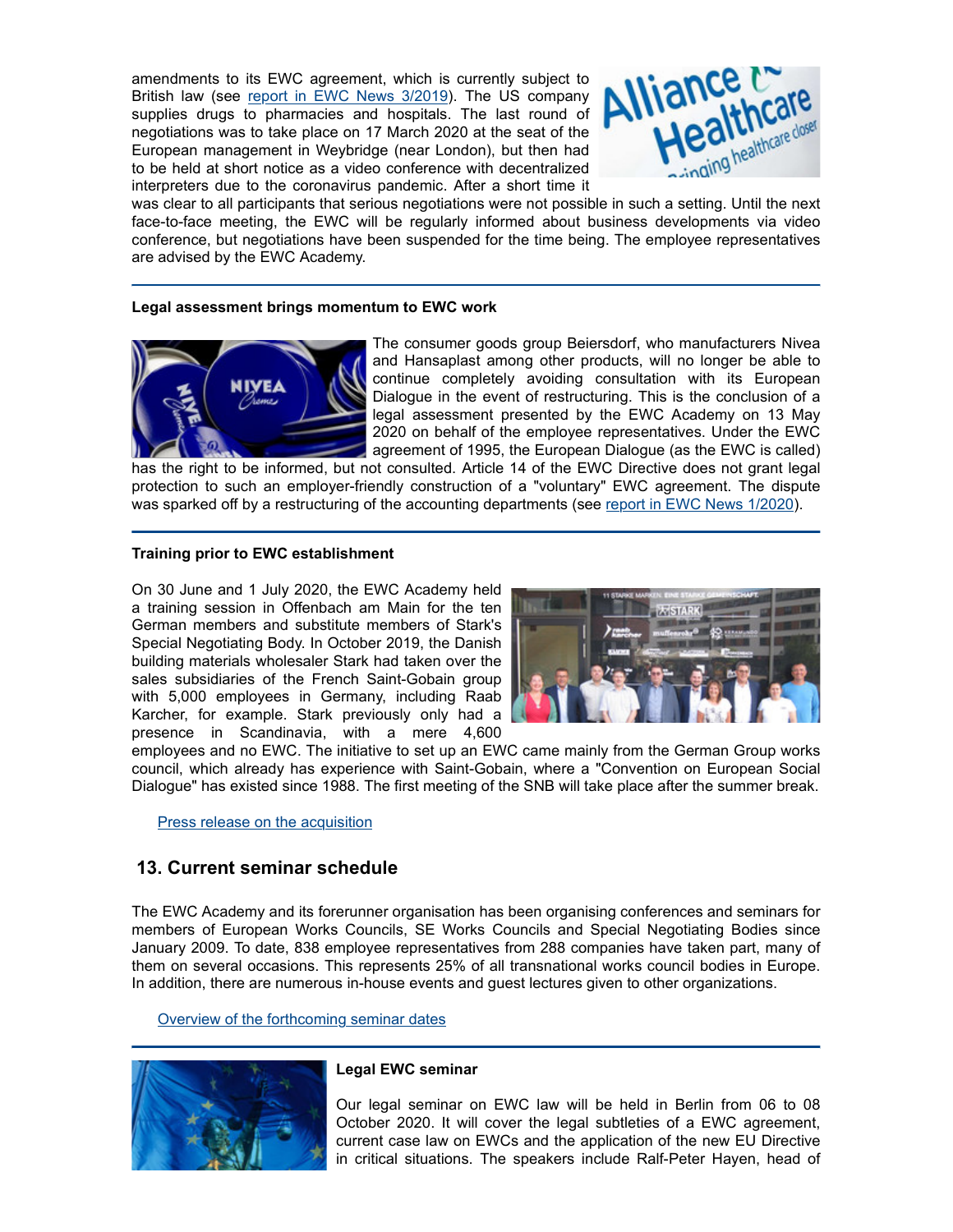

the legal department at the DGB head office in Berlin and editor of a reference book on German EWC law (see report in EWC News 2/2019).

## **How to organise online meetings for works councils?**

A seminar on online meetings, audio and video conferences will be held for the first time in Berlin from 6 to 8 October 2020. Not only European works councils, but also some Group works councils are already making use of these on a small scale. The Coronavirus crisis has given the topic a strong boost. In the seminar you can learn and experience what possibilities online meetings actually offer for a works council, what are the necessary requirements and where the (not only legal) limits lie.



Seminar program

### **Recording of Working time and EU labour law**



A seminar on EU labour law will be held in Berlin from 6 to 8 October 2020. The seminar will focus on the concrete effects of EU directives and the case law of the European Court of Justice on the legal situation in Germany. A special focus will be on the ruling on the recording of working time from May 2019 (see report in EWC News 2/2019).

Seminar program

### **EWC and SE seminar at Montabaur Castle (new date due to coronavirus)**

From 20 to 23 October 2020, our annual introductory seminar for members (including future members) of European Works Councils, SE Works Councils and Special Negotiating Bodies will take place in Montabaur. The castle is located near the ICE railway station halfway between Frankfurt-am-Main and Cologne. Several seminar modules will be offered for beginners and advanced participants.



Introductory seminar program Report from a previous introductory seminar in Montabaur

#### **In-house events**

Please find an overview of possible topics for in-house events below:

Example In-house seminars

## **14. Imprint**

### **EWC News is published by:**

EWC Academy GmbH Rödingsmarkt 52, 20459 Hamburg, Germany www.ewc-academy.eu

Distributor of the German version: 22,615 readers Distributor of the English version: 3,965 readers